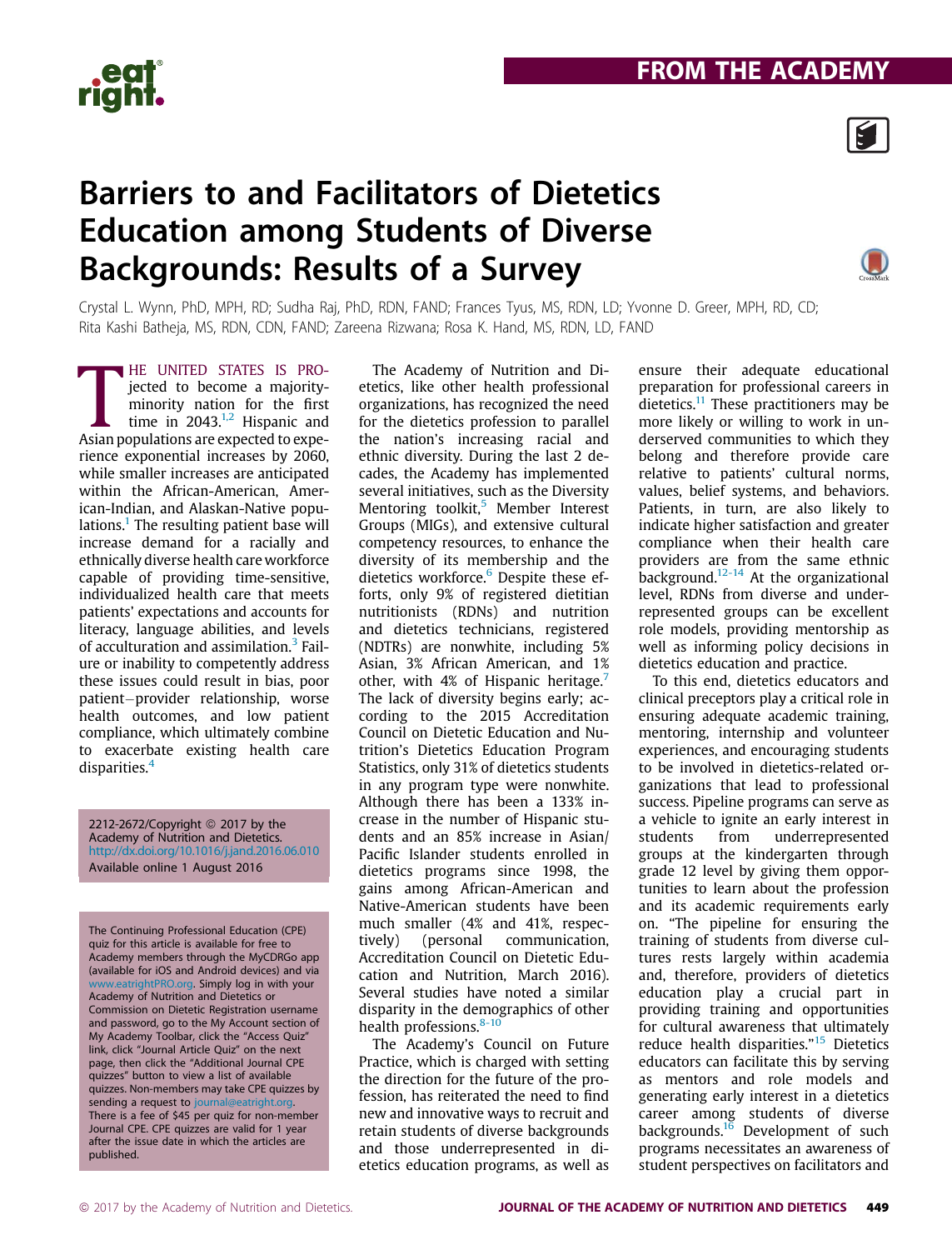<span id="page-1-0"></span>Table 1. Final scales developed for a survey on barriers and supports in dietetics education administered to Academy of Nutrition and Dietetics student members and Member Interest Group members in summer 2015

| Scale/construct name                                         | No. of items             | Items                                                                                                                                                                                       | Cronbach's $\alpha$      |
|--------------------------------------------------------------|--------------------------|---------------------------------------------------------------------------------------------------------------------------------------------------------------------------------------------|--------------------------|
| DPD <sup>a</sup> faculty support                             | 5                        | I received adequate mentoring.                                                                                                                                                              | .806                     |
|                                                              |                          | I spent adequate time networking with professionals in the field of<br>nutrition and dietetics.                                                                                             |                          |
|                                                              |                          | I had adequate opportunities and contacts for networking with<br>professionals in the field of nutrition and dietetics.                                                                     |                          |
|                                                              |                          | I felt empowered to go to my program director for guidance.                                                                                                                                 |                          |
|                                                              |                          | I felt welcomed by faculty.                                                                                                                                                                 |                          |
| DPD peer support                                             | 3                        | I was supported by family and friends in my decision to enter the<br>profession of dietetics.                                                                                               | .761                     |
|                                                              |                          | I was supported by classmates/peers in my decision to enter the<br>profession of dietetics.                                                                                                 |                          |
|                                                              |                          | I felt welcomed by classmates/peers.                                                                                                                                                        |                          |
| DPD financial support                                        | 3                        | I had to use student loans. <sup>b</sup>                                                                                                                                                    | .725                     |
|                                                              |                          | I had to work. <sup>b</sup>                                                                                                                                                                 |                          |
|                                                              |                          | I had financial worries. <sup>b</sup>                                                                                                                                                       |                          |
| Faculty support during<br>supervised practice<br>application | 5                        | I received adequate support from faculty of my DPD in preparing<br>for the DI <sup>c</sup> application process.                                                                             | .877                     |
|                                                              |                          | I had enough professional contacts to obtain recommendation<br>letters for DIs.                                                                                                             |                          |
|                                                              |                          | Faculty members helped me determine who were good contacts<br>for recommendation letters.                                                                                                   |                          |
|                                                              |                          | I received adequate help from faculty members in applying for DIs.                                                                                                                          |                          |
|                                                              |                          | During the DI application process, I felt comfortable going to my<br>DPD director for clarification.                                                                                        |                          |
| Fairness of supervised<br>practice application/<br>selection | 5                        | Race/ethnicity plays an important role in the selection of students<br>for DI programs. <sup>b</sup>                                                                                        | .827                     |
|                                                              |                          | The race/ethnicity of DI directors and preceptors impacts the<br>selection of internship applicants for DI programs. <sup>b</sup>                                                           |                          |
|                                                              |                          | The level of cultural competency of DI directors and preceptors<br>makes a difference in the number of internship applicants of my<br>race that are accepted into DI programs. <sup>b</sup> |                          |
|                                                              |                          | Faculty of DPDs provide less preparation to students of my race/<br>ethnicity regarding the internship application process. <sup>b</sup>                                                    |                          |
|                                                              |                          | Students of my race/ethnicity receive lower-quality faculty<br>recommendation letters written for DI applications. <sup>b</sup>                                                             |                          |
| Internship barriers                                          | $9 \ (max$<br>$score=18$ | High cost of DI programs.                                                                                                                                                                   | .716                     |
|                                                              |                          | Inability to relocate to a different geographical location.                                                                                                                                 |                          |
|                                                              |                          | Family obligations.                                                                                                                                                                         |                          |
|                                                              |                          | Limitation of the spots available.                                                                                                                                                          |                          |
|                                                              |                          | No stipends or scholarships available for living expenses during DI.                                                                                                                        |                          |
|                                                              |                          |                                                                                                                                                                                             | (continued on next page) |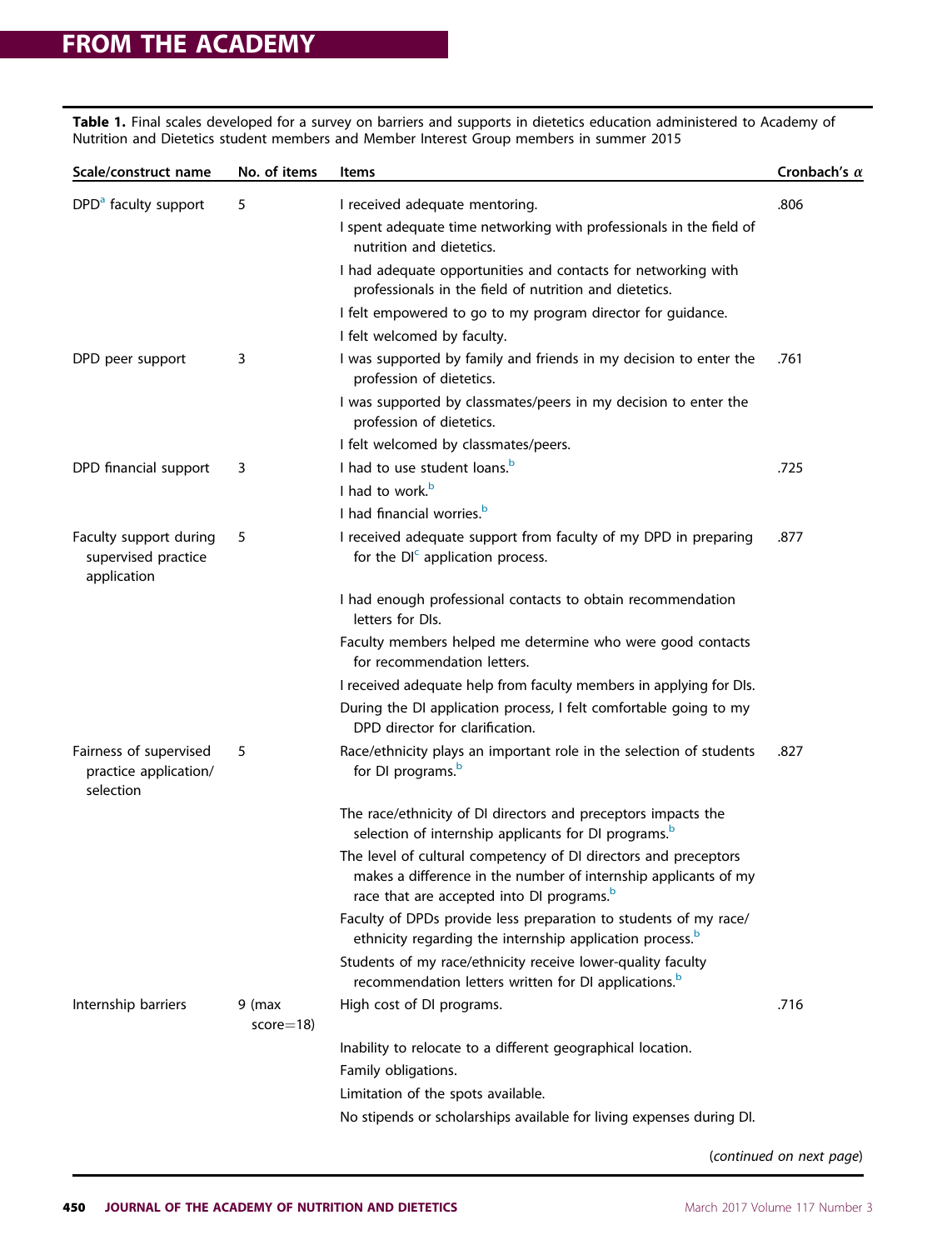<span id="page-2-0"></span>Table 1. Final scales developed for a survey on barriers and supports in dietetics education administered to Academy of Nutrition and Dietetics student members and Member Interest Group members in summer 2015 (continued)

| Scale/construct name | No. of items | <b>Items</b>                                                                                                            | Cronbach's $\alpha$ |
|----------------------|--------------|-------------------------------------------------------------------------------------------------------------------------|---------------------|
|                      |              | Difficulty in navigating DICAS. <sup>d</sup>                                                                            |                     |
|                      |              | Lack of adequate support from DPD program director or other DPD<br>faculty on applying for DI.                          |                     |
|                      |              | Lack of self-confidence and self-efficacy for applying for DI.                                                          |                     |
|                      |              | Lack of opportunities to visit DI programs or open houses before<br>applying to DI.                                     |                     |
| DI support           | 6            | I felt welcomed by other students.                                                                                      | .729                |
|                      |              | I felt welcomed by program staff.                                                                                       |                     |
|                      |              | I spent adequate time networking with professionals in the field of<br>nutrition and dietetics.                         |                     |
|                      |              | I had adequate opportunities and contacts for networking with<br>professionals in the field of nutrition and dietetics. |                     |
|                      |              | Preceptors had strict standards for me.                                                                                 |                     |
|                      |              | I was able to work with peers to successfully complete projects/<br>assignments.                                        |                     |
| Job-seeking success  | 3            | It is difficult for me to find a job as an RDN <sup>e,b</sup>                                                           | .497                |
|                      |              | I feel equipped to succeed in dietetics.                                                                                |                     |
|                      |              | I receive a low salary. <sup>b</sup>                                                                                    |                     |
| Cultural competence  | 3            | I am skilled at cultural competency.                                                                                    | .547                |
|                      |              | I value cultural competency.                                                                                            |                     |
|                      |              | My patients are receptive to my advice.                                                                                 |                     |
|                      |              |                                                                                                                         |                     |

<sup>a</sup>DPD=didactic program in dietetics.

bStatement was reverse coded.

<sup>c</sup>DI=dietetics internship. <sup>c</sup>DI=dietetics internship.<br><sup>d</sup>DICAS=Dietetic Interns

<sup>d</sup>DICAS=Dietetic Internship Centralized Application System.<br><sup>ep</sup>DN=registered distition putritionist

eRDN=registered dietitian nutritionist.

barriers that can impact the success of such efforts. Therefore, the goals of this survey were to describe barriers and facilitators to dietetics education and careers perceived by students and new RDNs, and to determine whether perceptions of barriers and facilitators vary among students and new RDNs of diverse backgrounds.

#### DESIGNING AND IMPLEMENTING THE SURVEY

The survey was initially developed by members of the National Organization of Blacks in Nutrition and Dietetics (NOBIDAN), an MIG of the Academy. The draft survey from NOBIDAN was revised and questions were added by a working group that included representatives of the Asian Indians in Nutrition and Dietetics MIG, the Muslims in Dietetics and Nutrition MIG, and Academy

research staff. Questions covered demographic information; facilitators and barriers to undergraduate dietetics education, supervised practice application and completion, and practice as an RDN; reasons for entering the dietetics profession; use of community college or international universities to complete requirements; and study habits for the RDN exam. Facilitators and barriers in the survey were based on the literature about facilitators and barriers to success in college and health professional education among students of diverse backgrounds.<sup>[8,10,17](#page-19-0)</sup> For questions about facilitators and barriers, respondents rated both their own experiences during dietetics education and their perception of how members of their racial/ethnic group are treated as a whole, on a 5-point Likert-type response scale. All authors extensively reviewed the survey for face and

content validity. In addition, 10 RDNs and students were invited to serve as beta-testers. Revisions were made based on comments from both groups. Institutional Review Board approval was obtained from the American Academy of Family Physicians Institutional Review Board and participants agreed to a written statement of consent without signature before entering the online survey. The survey link was e-mailed to 12,905 members of the Academy who were members of National Organization of Blacks in Nutrition and Dietetics, Muslims in Dietetics and Nutrition, Asian Indians in Nutrition and Dietetics, or the Thirty & Under in Nutrition & Dietetics MIG, or were a student member in August 2015. The survey was open for a total of 21 days and a reminder to complete the survey was sent on day 11. The [survey](http://surveymonkey.com) was hosted online at survey [monkey.com](http://surveymonkey.com) and responses were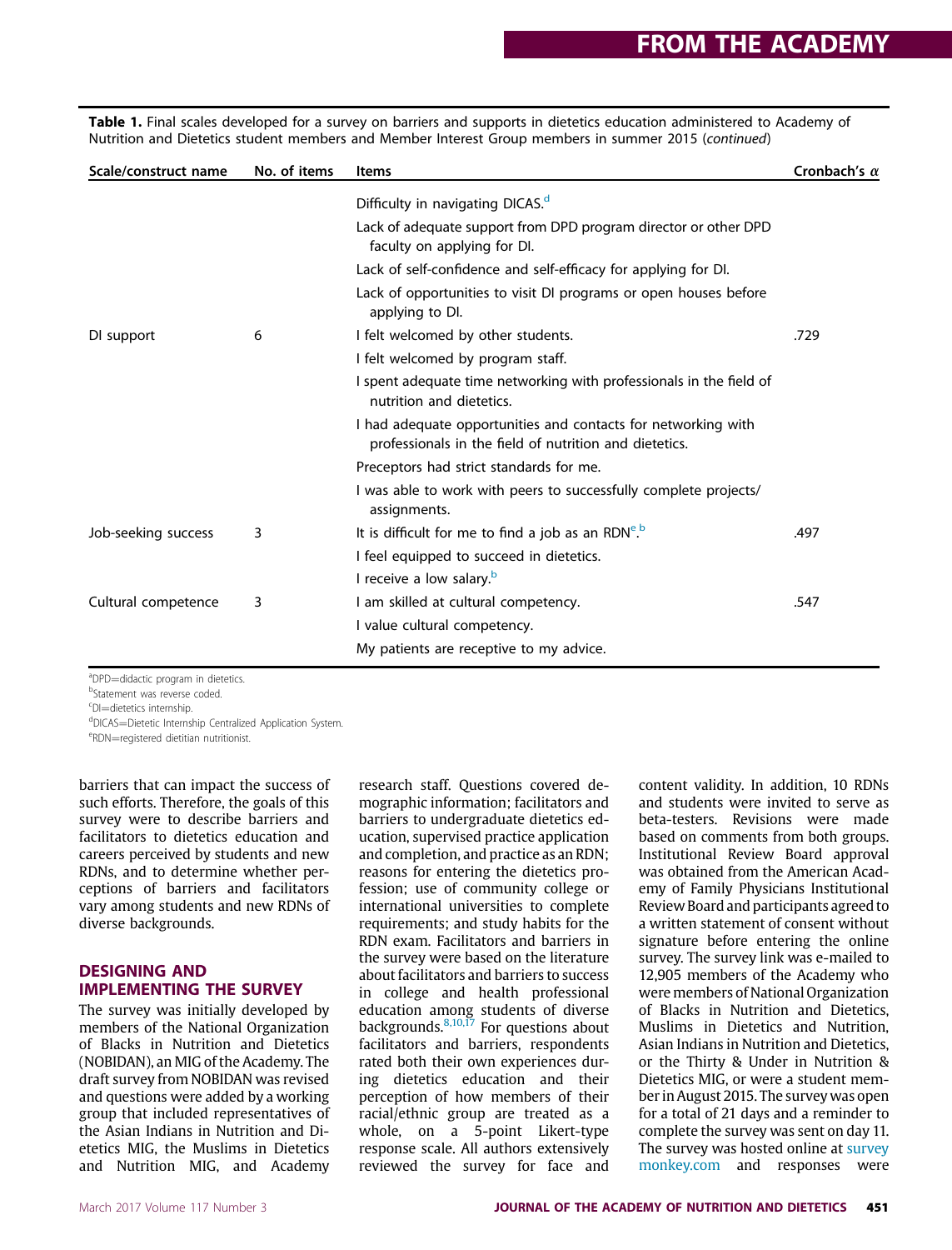collected anonymously. As an incentive, at the conclusion of the survey, respondents could enter a separate survey for the chance to win one of four \$100 gift cards. Questions could be skipped by choice and/or automatically based on responses to previous questions, so the number of respondents varies by question. Each section of dietetics education was addressed separately so that only individuals who had completed that step saw the relevant questions; for example, current didactic program in dietetics (DPD) students did not see questions about supervised practice application or completion.

Data were downloaded from [survey](http://surveymonkey.com) [monkey.com](http://surveymonkey.com) into SPSS (version  $20.0$ <sup>[18](#page-19-0)</sup> software for statistical analysis. Respondents were categorized as white, non-Hispanic African American, Asian, Hispanic (white or write-in race), and other/not specified. Responses identifying as Asian Indian, Chinese, Filipino, Japanese, Korean, Vietnamese, Other Asian, Native Hawaiian, Guamanian or Chamorro, Samoan, or Other Pacific Islander were grouped together as Asian because there were not enough respondents from each individual group to divide these groups for analysis. The African-American category includes all individuals of African descent, including those from the Caribbean and African countries. The coding was developed so that respondents of multiple races including white would be assigned to the nonwhite racial group they identified.

Scales were created to assess 10 constructs: supportive nature of historically black colleges and universities, faculty support in DPD programs, peer support in DPD programs, financial support during DPD programs, faculty support for supervised practice application, fairness of supervised practice application and selection, barriers to dietetics internships, support during dietetics internships, job seeking barriers, and cultural competency. Except for dietetics internship barriers, all scales were based on questions that were on a Likert-type response scale for frequency with never $=1$  (meaning that a higher score on a scale indicates better support). This required the reverse coding of some items compared to how they were worded in the survey (superscript "b" in [Table 1](#page-1-0)). All scales used the responses regarding how individual

respondents were treated except for supervised practice fairness, which used responses about group perceptions because only the group-perception questions dealt directly with fairness. Nine potential barriers were included for respondents to consider. They were scaled so that: not a barrier=0, minor  $barrier=1$ , and major barrier $=2$ . Scales were created based on the opinion of one author and Cronbach's  $\alpha$  was tested. If Cronbach's  $\alpha$  could be improved through the removal of items, then it was done, provided that the item's inter-item correlation was <.4.

Frequency distributions were used to describe the demographic characteristics of the sample. Comparisons were made between racial/ethnic groups using  $\chi^2$  tests with Bonferroni post hoc corrections. The mean score on each scale was compared among the five racial/ethnic groups using analysis of variance and Bonferroni post hoc corrections. Frequency distributions were used to describe reasons for entering the dietetics profession, use of community college or international education to fulfill requirements, and RDN exam study strategies, among the entire sample.

Themes and definitions were developed and applied by one individual for the write-in responses to the questions on what program directors in dietetics academic and supervised practice programs could do to better support students. The frequency of the themes was analyzed. Themes that did not achieve a frequency of at least 2% in both program types are not presented here, unless they were judged to be extremely salient to the topic of the survey (eg, bias, needs of students of diverse backgrounds).

### **RESULTS**

### **Demographics**

Seventy-nine respondents were RDNs who had been registered for >5 years. These individuals were removed from the sample to focus on the opinions of recently educated RDNs. The sample of 1,805 responses from students or RDNs with  $<$ 5 years of experience was used for the analysis. This represents a 14.0% response rate. Demographic characteristics of the respondents are found in [Table 2](#page-4-0). The racial and ethnic composition of the sample reflects the profession as a whole, which is 5% Asian, 3% African American, 1% other, and 4% Hispanic.<sup>[7](#page-19-0)</sup> Slightly more males were represented in this survey (6.8% male) than in the profession as a whole  $(5\%$  male).<sup>[7](#page-19-0)</sup> The majority of respondents were in the 18- to 25-year-old age group; this reflects the sampling strategy that was undertaken to reach current students and new practitioners. This is also reflected in the distribution of respondents with a Master's degree, which is lower than the profession as a whole, due to many respondents being current students.

Only 1.6% of respondents reported being most comfortable speaking Spanish, from choices of English, Spanish, or other (data not shown). Hispanic respondents were much more likely to select Spanish as their preferred language (18.0%) compared to 6.2% of African-American respondents and 2.6% of other/unspecified respondents, which represents statistically significant differences. Attainment of Master's and Associate's degrees also varied significantly across races. The group with the highest Master's degree attainment was Asian (29.9%) and the lowest proportion was Hispanic (12.2%). White and African-American respondents did not vary significantly from each other in their Master's degree attainment (17.0% and 20.0%, respectively). The largest proportion of respondents with attainment of Associate's degrees as the highest degree was among Hispanic respondents (13.8%) compared to 2.9% of Asians, 7.1% of white, and 9.2% of African-American respondents.

#### Perceptions of Barriers and Facilitators Measured by 10 **Constructs**

The final construct scales and their Cronbach's  $\alpha$  are in [Table 1.](#page-1-0) All of the scales except job-seeking success and cultural competency had Cronbach's  $\alpha$  >.7, indicating good internal consistency among the scale items. White respondents had the highest mean scores on all construct scales except DPD financial support, internship support, and job-seeking success ([Table 3](#page-7-0)).White respondents identified the highest level of DPD faculty support ( $19.0\pm3.6$ ), with statistically insignificant differences to Hispanic and other students. However, the DPD faculty support was lowest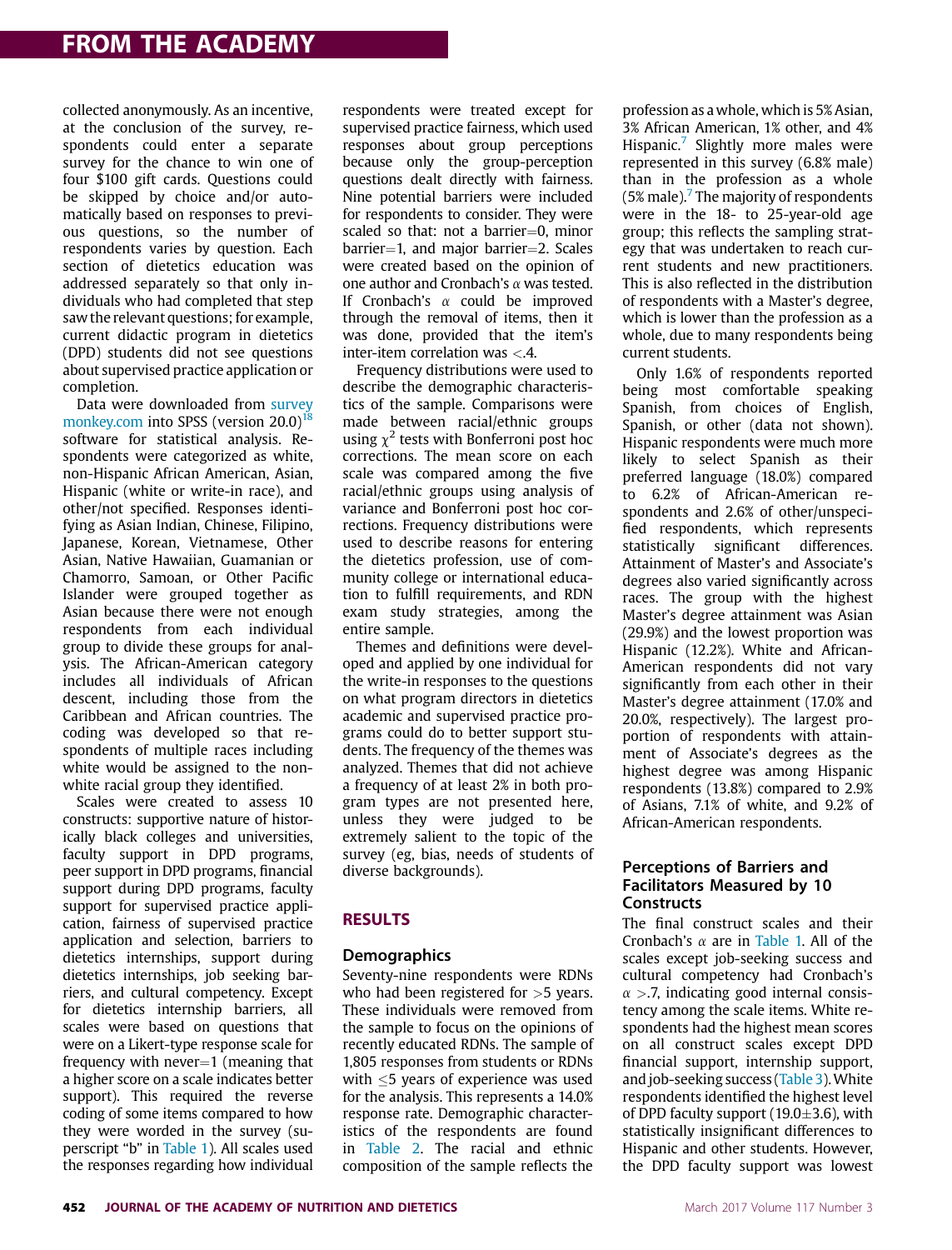<span id="page-4-0"></span>among African-American respondents  $(17.2 \pm 3.6)$ , which was significantly different at the  $P<0.05$  level compared to white respondents. Asian students were also significantly lower in their rating of DPD faculty support  $(17.7\pm4.0)$ compared with white students. This same pattern was identified in perceptions of fairness of the supervised practice application process, with white respondents having the highest perception of fairness  $(20.5\pm3.5)$ and African-American respondents having the lowest  $(16.6\pm3.9)$  [\(Table 3](#page-7-0)). Asian respondents' fairness rating was middling  $(18.5 \pm 3.9)$ , but statistically lower than white respondent perceptions. Asian respondents had the highest mean number of reported barriers to dietetics internships  $(9.6 \pm 3.3)$ , which was statistically different from Hispanic respondents, who had the lowest number  $(7.6\pm3.7)$  ([Table 3\)](#page-7-0).

### Other Educational Characteristics

Respondents had been influenced by professors or RDNs and NDTRs and family members to join the profession of dietetics ([Table 4](#page-8-0)). High school teachers and counselors were infrequent influencers, as were professors of the same race/ethnicity as the respondent (40.3% and 32.2% strongly disagreed, respectively). The variety of job options and prestige of the profession was important to 44.8% of respondents ([Table 4\)](#page-8-0).

Use of community college courses to complete dietetics or general education requirements was common ([Table 5](#page-8-0)). The most common reasons were financial or location.

Of the respondents who had completed their undergraduate requirements ( $n=827$ ), 84% applied for dietetics internships, 12% applied to graduate school separately from an internship, and 2% took the exam to become an NDTR. Of those who had applied to dietetics internships  $(n=695)$ , 86.4% had applied to only one internship cycle; 9.8% to two; 2.6% to three, and 1.2% to four or more cycles. The mean number of programs per application cycle was  $3.7 \pm 2.1$  (median=4), with 32.4% applying to five or more programs.

More than 90% of respondents who applied for internships had done so using the Dietetic Internship Centralized Application System. This is logical, given that the Dietetic Internship Centralized

**Table 2.** Demographic characteristics of respondents ( $n=1,805$ ) to a survey on barriers and supports in dietetics education administered to Academy of Nutrition and Dietetics student members and Member Interest Group members in summer 2015

| <b>Characteristic</b>                                      | All respondents,<br>n(%) |
|------------------------------------------------------------|--------------------------|
| Female                                                     | 1,682 (93.2)             |
| Race                                                       |                          |
| American Indian or Alaskan                                 | 9(0.5)                   |
| Asian Indian <sup>a</sup>                                  | 15(0.8)                  |
| Asian <sup>a</sup>                                         | 141 (7.8)                |
| African American                                           | 70 (3.9)                 |
| Native Hawaiian/Pacific Islander <sup>a</sup>              | 8(0.4)                   |
| White                                                      | 1,556 (86.2)             |
| Prefer not to answer                                       | 31(1.7)                  |
| Other (included Arab, Hispanic)                            | 50 (2.8)                 |
| Selected multiple races                                    | 83 (4.6)                 |
| Hispanic origin                                            | 138 (7.6)                |
| Age (y)                                                    |                          |
| 18 to 25                                                   | 1,075 (59.6)             |
| 26 to 40                                                   | 607 (33.7)               |
| 41 to 65                                                   | 118 (6.5)                |
| Highest completed degree                                   |                          |
| High school diploma/general education development          | 91 (5.0)                 |
| Some college or technical school                           | 224 (12.4)               |
| Associate's                                                | 131 (7.3)                |
| Baccalaureate                                              | 1,012 (56.1)             |
| Master's                                                   | 320 (17.7)               |
| Doctorate                                                  | 12(0.7)                  |
| Professional ( $MD^b$ , JD <sup>c</sup> , etc)             | 12(0.7)                  |
| Member Interest Group affiliation                          |                          |
| Asian Indians in Nutrition and Dietetics                   | 9(0.5)                   |
| Chinese Americans in Dietetics and Nutrition               | 14(0.8)                  |
| Fifty Plus in Nutrition and Dietetics                      | 15(0.8)                  |
| Filipino Americans in Dietetics and Nutrition              | 3(0.2)                   |
| Jewish Member Interest Group                               | 11(0.6)                  |
| Latinos and Hispanics in Dietetics and Nutrition           | 23(1.3)                  |
| Muslims in Dietetics and Nutrition                         | 10(0.6)                  |
| National Organization of Blacks in Dietetics and Nutrition | 33 (1.8)                 |
| National Organization of Men in Nutrition                  | 25 (1.4)                 |
| Thirty & Under in Nutrition & Dietetics                    | 208 (11.5)               |
| Credentialed practitioners (<5 y) only (n=303)             |                          |
| Nutrition and dietetics technician, registered             | 4(0.2)                   |
| Registered dietitian nutritionist                          | 298 (16.5)               |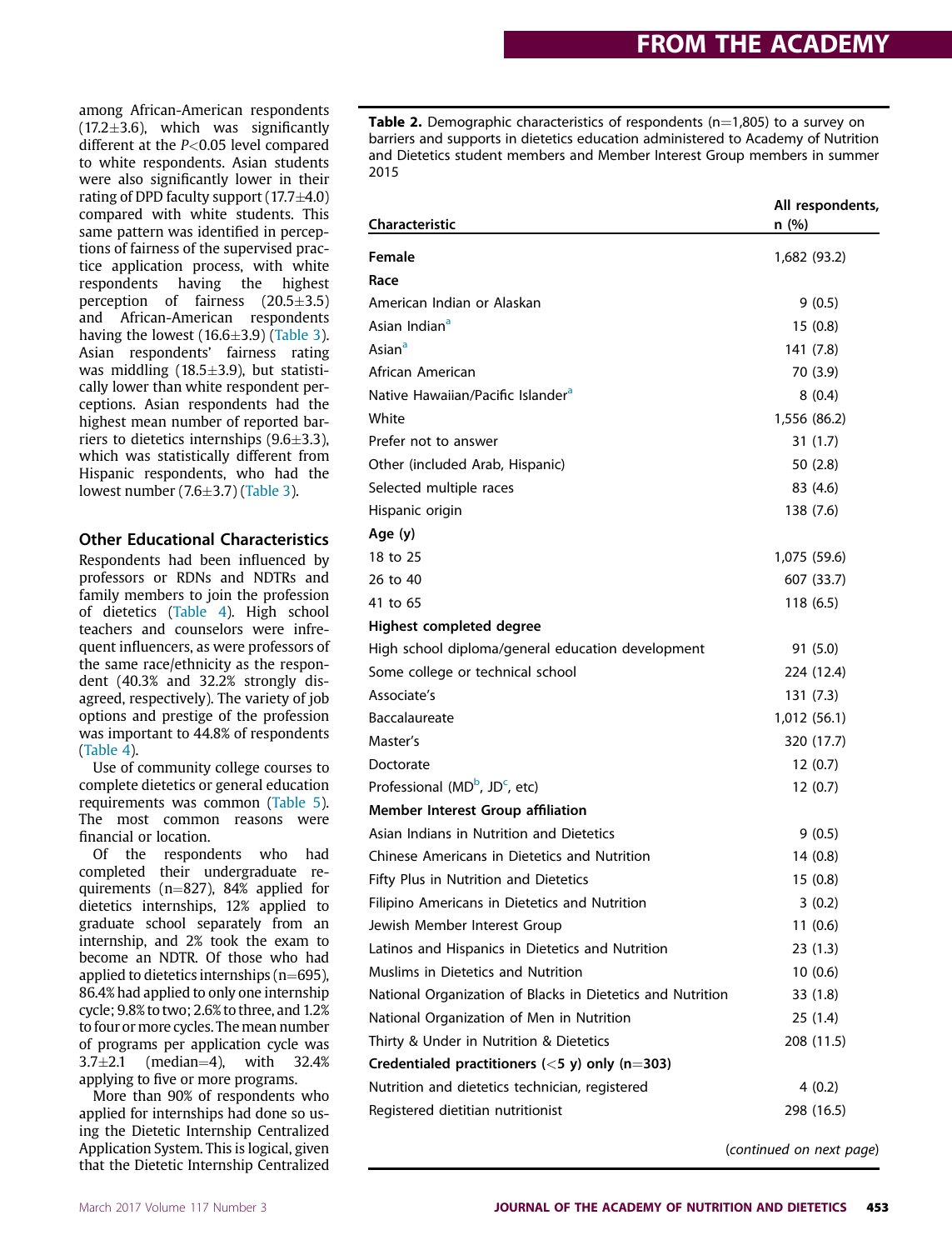# FROM THE ACADEMY

Application System was implemented in the April 2011 match cycle, and the earliest cycle of respondents was 2009. Fifty-eight percent of respondents reported receiving assistance navigating the Dietetic Internship Centralized Application System, with the most frequent source of help being the DPD director (76.7%), followed by another student (57.0%).

Among respondents who reported completing a dietetics internship  $(n=438)$ , 72% had attempted the RDN exam; 96% of those who had attempted  $(n=315)$  had passed it and 97% passed on the first attempt. While 73% reported studying alone; the remainder studied both alone and with others. The most frequent method of studying for the exam was a study guide (63.5%), followed by a structured in-person or recorded review course and Commission on Dietetic Registration's Study Guide for the Registration Examination for Dietitians ([Table 6](#page-9-0)). The most frequent response to questions about the timing of the exam was that they spent 1 to 2 months actively preparing for the exam (52.4%) and took 1 to 2 months between completing the internship and attempting the exam (61.8%) ([Table 6\)](#page-9-0).

#### Barriers and Supports Identified by Write-in Responses

The most frequent themes from the write-in responses for actions to support students were: explain internship application expectations (25.0% in dietetics academic programs) and provide individual student support/ mentorship/modeling (19.9% in dietetics academic programs and 22.9% in supervised practice programs) [\(Table 7\)](#page-10-0). The most frequent themes from the write-in responses for actions to avoid were: not advising or assisting/monitoring students (11.1% in dietetics academic programs and 14.9% in supervised practice programs), discouraging/pressuring students (12.3% in dietetics academic programs and 9.7% in supervised practice programs) [\(Table 8](#page-14-0)). Perceptions of racial bias appeared in some write-in responses (3.3% of dietetics academic programs and 3.1% of supervised practice programs) ([Table 8\)](#page-14-0). Favoritism, which may be intertwined with racial bias, was a theme seen with similar frequency. An interesting dichotomy

**Table 2.** Demographic characteristics of respondents ( $n=1,805$ ) to a survey on barriers and supports in dietetics education administered to Academy of Nutrition and Dietetics student members and Member Interest Group members in summer 2015 (continued)

| <b>Characteristic</b>                                | All respondents,<br>n(%) |
|------------------------------------------------------|--------------------------|
| Current employment status                            |                          |
| Full-time $(\geq)30$ h/wk)                           | 176 (58.1)               |
| Part-time $(<$ 30 h/wk)                              | 56 (18.5)                |
| Not working in dietetics                             | 71 (23.4)                |
| Looking for work (of those not working in dietetics) | 48 (67.6)                |
| Current practice area $(n=229)$                      |                          |
| Business and industry                                | 4 (1.7)                  |
| Clinical nutrition                                   | 83 (36.2)                |
| Communication/publication                            | 2(0.9)                   |
| Community nutrition                                  | 31 (13.5)                |
| Consult and private practice                         | 9(3.9)                   |
| Diabetes care                                        | 4(1.7)                   |
| Education                                            | 6(2.6)                   |
| Food and nutrition management                        | 6(2.6)                   |
| Gerontology                                          | 5(2.2)                   |
| Integrative and functional medicine                  | 1(0.4)                   |
| Long-term care                                       | 22 (9.6)                 |
| Nutrition support                                    | 1(0.4)                   |
| Oncology                                             | 2(0.9)                   |
| Pediatrics                                           | 9(3.9)                   |
| Policy and advocacy                                  | 2(0.9)                   |
| Renal nutrition                                      | 4(1.7)                   |
| Research                                             | 6(2.6)                   |
| School nutrition                                     | 2(0.9)                   |
| Sports nutrition                                     | 5(2.2)                   |
| Weight management                                    | 11(4.8)                  |
| Wellness/prevention                                  | 14(6.1)                  |
| Current employment setting $(n=230)$                 |                          |
| Clinic or ambulatory care                            | 50 (21.7)                |
| College/university faculty                           | 16 (7.0)                 |
| College/university foodservice                       | 2(0.9)                   |
| Community public health                              | 39 (17.0)                |
| Extended-care facility                               | 30 (13.0)                |
| Food manufacturing/distribution                      | 5(2.2)                   |
| Health maintenance organization                      | 1(0.4)                   |
| Home health care primary                             | 2(0.9)                   |
| Hospital                                             | 71 (30.9)                |
| School foodservice                                   | 2(0.9)                   |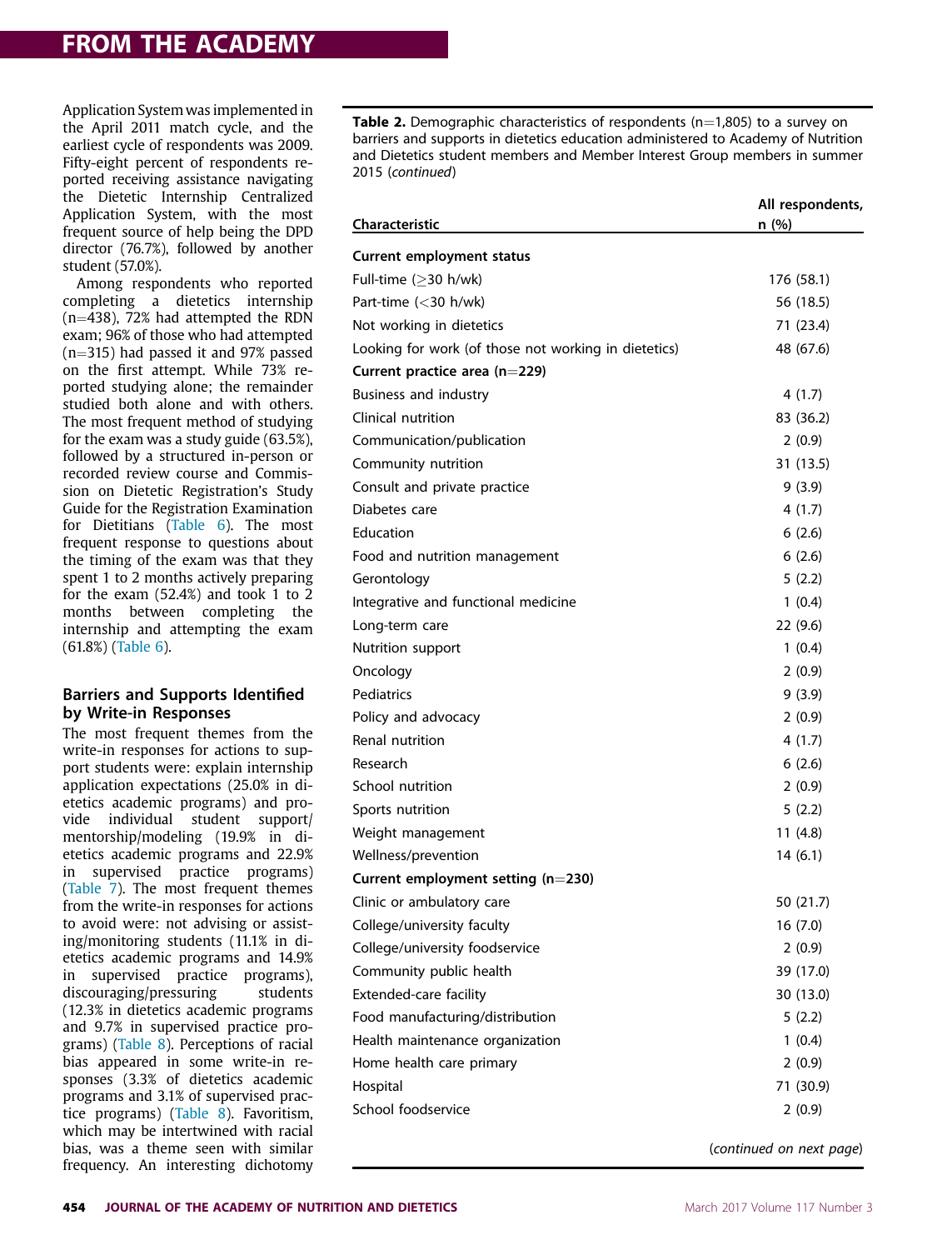<span id="page-6-0"></span>**Table 2.** Demographic characteristics of respondents ( $n=1,805$ ) to a survey on barriers and supports in dietetics education administered to Academy of Nutrition and Dietetics student members and Member Interest Group members in summer 2015 (continued)

| Characteristic                 | All respondents,<br>n(%) |
|--------------------------------|--------------------------|
|                                |                          |
| Self-employed (health care)    | 1(0.4)                   |
| Self-employed (individual)     | 5(2.2)                   |
| Self-employed (organization)   | 6(2.6)                   |
| Current employer type $(n=22)$ |                          |
| City or local government       | 17(7.5)                  |
| Contract food management       | 27 (11.9)                |
| Federal government             | 9(4.0)                   |
| Managed care organization      | 54 (23.9)                |
| Other for-profit               | 53 (23.5)                |
| Other not-for profit           | 47 (20.8)                |
| Self-employed                  | 9(4.0)                   |
| State government               | 10 (4.4)                 |

<sup>a</sup>Groups that were aggregated for remaining analyses.

b<br>MD=medical doctor.<br><sup>c</sup>ID=iuris doctor.

<sup>c</sup>JD=juris doctor.

that appeared in the "actions to avoid" responses was the fact that some believed that standards were too low in programs, and others perceived them to be too high [\(Table 8\)](#page-14-0). Similarly, there was disagreement about the amount of critical feedback that was supportive to student's learning. This could represent differences in programs' expectations and styles.

#### **DISCUSSION**

This survey was an initiative to inform important stakeholders within the Academy and dietetics educators about students' and new RDNs' perceptions of barriers to dietetics education and entry into the profession. In this survey, white students reported receiving a higher level of faculty support in all phases of their dietetics education than students from other backgrounds. African-American respondents had the lowest mean scores on the DPD faculty support and application fairness scales. Asian respondents had the lowest mean scores on the DPD peer support and faculty support for supervised practice application scales. Hispanic respondents had the lowest mean scores on DPD financial support, and respondents who were in the "other" group had the lowest mean scores on internship staff support. Overall, this shows that students of diverse backgrounds perceive bias or unfairness in dietetics education, but that different groups perceive it in different steps of the process.

Program directors and program faculty/preceptors should be aware that students of diverse backgrounds perceive that they receive less support and that the system of dietetics education is unfair. Research on implicit bias indicates that individuals may not be aware of their own biases. $19,20$ Raising awareness through Implicit Associations Tests or other validated tools can help individuals overcome their biases, $20$  and can be an important part of continuing education. Dietetics education programs should be transparent about processes so that fairness is ensured and appropriate support is provided to all students. It is important to consider the difference between equality (everyone getting the same assistance) and equity (each individual getting the assistance they require, which may mean more support for some students than others), in order to overcome previous barriers. From the students' write-in responses, it was

apparent that within the dietetics academic programs, the two areas that needed immediate attention were adequate and timely academic preparation for the internship process; and the provision of adequate support systems, including mentoring, networking, and experiential learning opportunities, such as shadowing and volunteer field experiences.

#### Preparation for the Internship Process

Study participants noted that starting the preparation for the internship process early in the academic preparation planning would be beneficial to them and cause less anxiety. This anxiety is not unexpected, especially in a climate of limited internship opportunities, low remuneration, limited availability of preceptors, $21,22$  and barriers to student presence in clinical settings.<sup>[17](#page-19-0)</sup> Several authors<sup>[23,24](#page-19-0)</sup> have highlighted these concerns during the past 15 years and noted the need for providing more internship and mentoring opportunities, increasing the availability of alternate pathways to registration, such as the Individualized Supervised-Practice Pathways, creation of paid clinical preceptor positions working with RDNs in diverse communities, and improved remuneration as strategies for mitigating these concerns.[17,25](#page-19-0)

#### Provision of Adequate Support Systems to Ensure Student **Success**

Based on students' write-in responses, it is apparent that there is a need for providing the necessary academic support for students of diverse backgrounds. Dietetics educators should be mindful of the increasing number of students of diverse backgrounds in their programs, $26$  but cannot stop there. Educators must continue to support these students with initiatives to ensure students' future success in the profession of dietetics. Other health professions have noted that underrepresented, culturally diverse students face unique challenges, such as negative perceptions of college attendance, lack of family role models who may have attended college, limited financial resources, and inadequate preparation in math and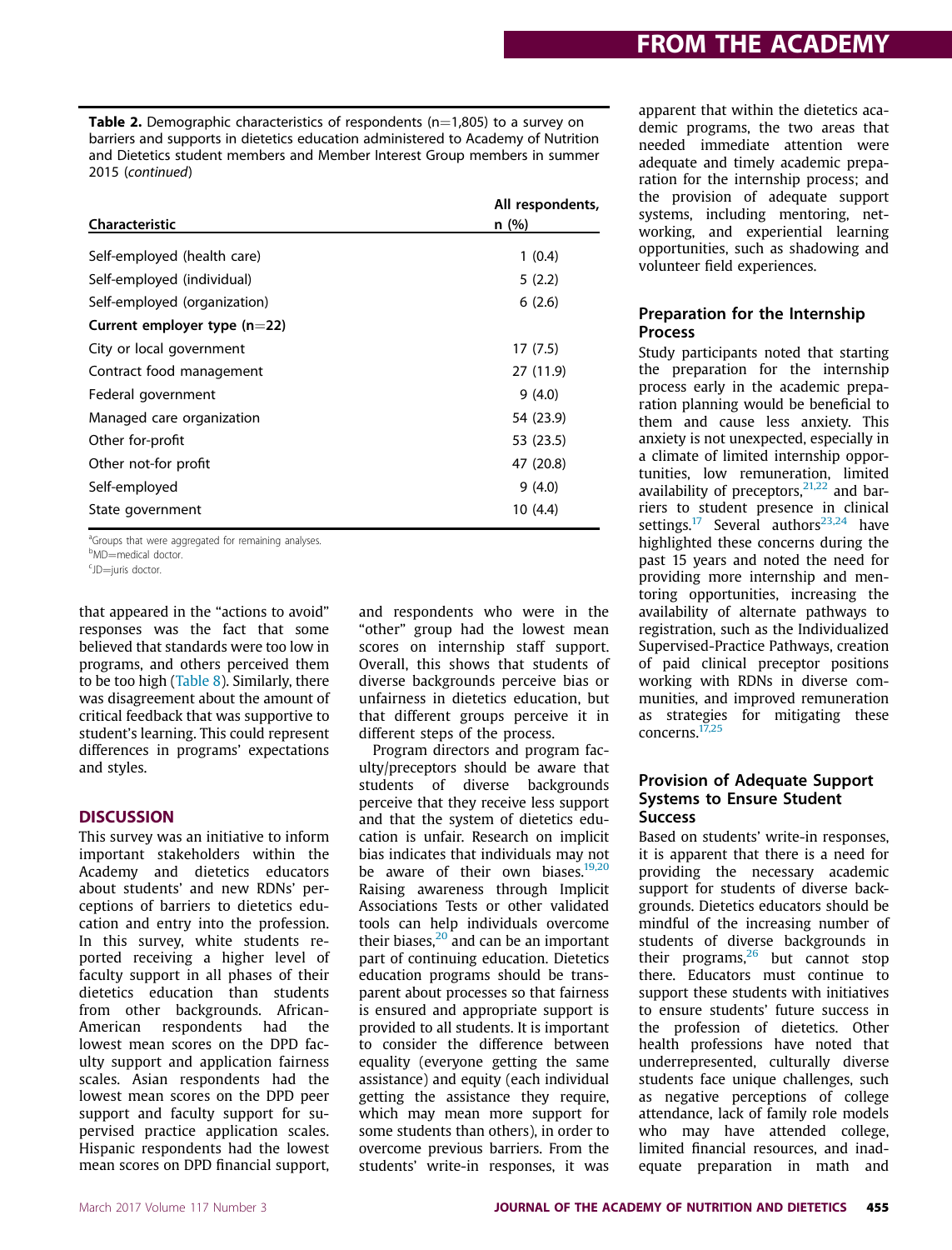<span id="page-7-0"></span>Table 3. Mean scale scores of racial/ethnic groups among respondents to a survey on educational supports and barriers sent to Academy of Nutrition and Dietetics student members and Member Interest Group members in summer 2015<sup>a</sup>

|                                                              | Maximum        |       | <b>White</b>                    |    | African American <sup>w</sup> |     | <b>Asian</b> <sup>x</sup>  |     | Hispanic <sup>y</sup>       |               | Other/Unspecified <sup>z</sup> | P omnibus                |
|--------------------------------------------------------------|----------------|-------|---------------------------------|----|-------------------------------|-----|----------------------------|-----|-----------------------------|---------------|--------------------------------|--------------------------|
| Scale name                                                   | possible score | n     | Mean±SD <sup>b</sup>            | n  | Mean±SD                       | n.  | Mean±SD                    | n   | Mean±SD                     | n             | Mean±SD                        | <b>ANOVA<sup>c</sup></b> |
| DPD <sup>d</sup> faculty support                             | 25             | 1.250 | 19.0 $\pm$ 3.6 $\mathrm{^{wx}}$ | 55 | $17.2 + 3.6$                  | 117 | $17.7 + 4.0^{\circ}$       | 110 | $18.0 + 4.1$                | 36            | $18.3 + 4.7$                   | $<$ 0.001 $^{\circ}$     |
| DPD peer support                                             | 15             | 1.275 | 13.1 $\pm$ 2.0 <sup>x</sup>     | 55 | $12.4 + 3.1$                  | 115 | $12.2 + 2.5$               | 110 | $12.5 + 2.6$                | -37           | $12.6 + 2.4$                   | $<$ 0.001 $^{\circ}$     |
| DPD financial support                                        | 15             | 1272  | 7.1 $\pm$ 3.6 <sup>x</sup>      | 52 | $7.5 + 3.7$                   | 116 | $8.3 \pm 3.6$ <sup>V</sup> | 111 | $7.0 + 3.5$                 | 37            | $8.5 \pm 3.5$                  | $0.002$ <sup>t</sup>     |
| Faculty support during supervised 25<br>practice application |                | 542   | $20.0 + 4.3^{x}$                | 12 | $20.5 \pm 3.7$                | 59  | $17.1 + 4.9$ <sup>V</sup>  | 40  | $19.6 \pm 4.1$              | 11            | $17.6 \pm 5.2$                 | $<$ 0.001 $^{\dagger}$   |
| Fairness of supervised practice<br>application/selection     | 25             | 529   | $20.5+3.5^{\text{wx}}$ 11       |    | $16.6 + 3.9$                  | 59  | $18.5 + 3.9^{\text{x}}$    | 39  | $19.4 + 3.9$                | 10            | $17.5 + 4.7$                   | $<$ 0.001 <sup>'</sup>   |
| Internship barriers <sup>9</sup>                             | 18             | 534   | $7.8 + 3.4^x$                   | 12 | $8 + 4.4$                     | 58  | 9.6 $\pm$ 3.0 $^{Vy}$      | 40  | $7.6 + 3.7x$ 11             |               | $8.5 + 4.7$                    | $0.004$ <sup>t</sup>     |
| Dietetic internship support                                  | 30             | 278   | $24.8 + 3.2$                    | 5  | $24.4 + 6.3$                  | 22  | $24.2 + 3.3$               |     | $14$ 25.0 + 2.8             | 4             | $23.8 + 2.2$                   | $0.862$ <sup>t</sup>     |
| Job-seeking success                                          | 15             | 254   | $9.9 \pm 2.0$                   | 5  | $10.6 + 2.7$                  | 21  | $9.3 \pm 2.4$              | 11  | $10.2 + 1.7$                | $\mathcal{P}$ | $11.5 \pm 2.1$                 | $0.407$ <sup>t</sup>     |
| Cultural competence                                          | 15             | 256   | $12.5 \pm 2.1$ <sup>y</sup>     | 5  | $10.6 + 2.7$                  | 21  | $9.3 \pm 2.4$              | 11  | $10.2 \pm 1.7$ <sup>V</sup> | $\mathcal{P}$ | $11.5 \pm 2.1$                 | $0.005$ <sup>t</sup>     |

<sup>a</sup>Comparisons among racial groups were made using ANOVA with Bonferroni post hoc corrections. Bold type indicates the group with the highest mean score in each scale.

bSD=standard deviation.

<sup>c</sup>ANOVA=analysis of variance.

dDPD=didactic program in dietetics.

 $e$ Levene's test for equality of variance was significant and therefore Welch's  $F$  was used.

fOmnibus F test was used.

<sup>g</sup>Scores closer to the maximum possible score indicate more support in education, except for the internship barriers scale, in which a lower score is more desirable.

www2if the omnibus test was significant, Bonferroni post hoc tests were used to identify the groups that were statistically different at P<0.05; these are indicated by the nonmatching superscript letters. For the two scale significant, Tamhane post hoc tests were used.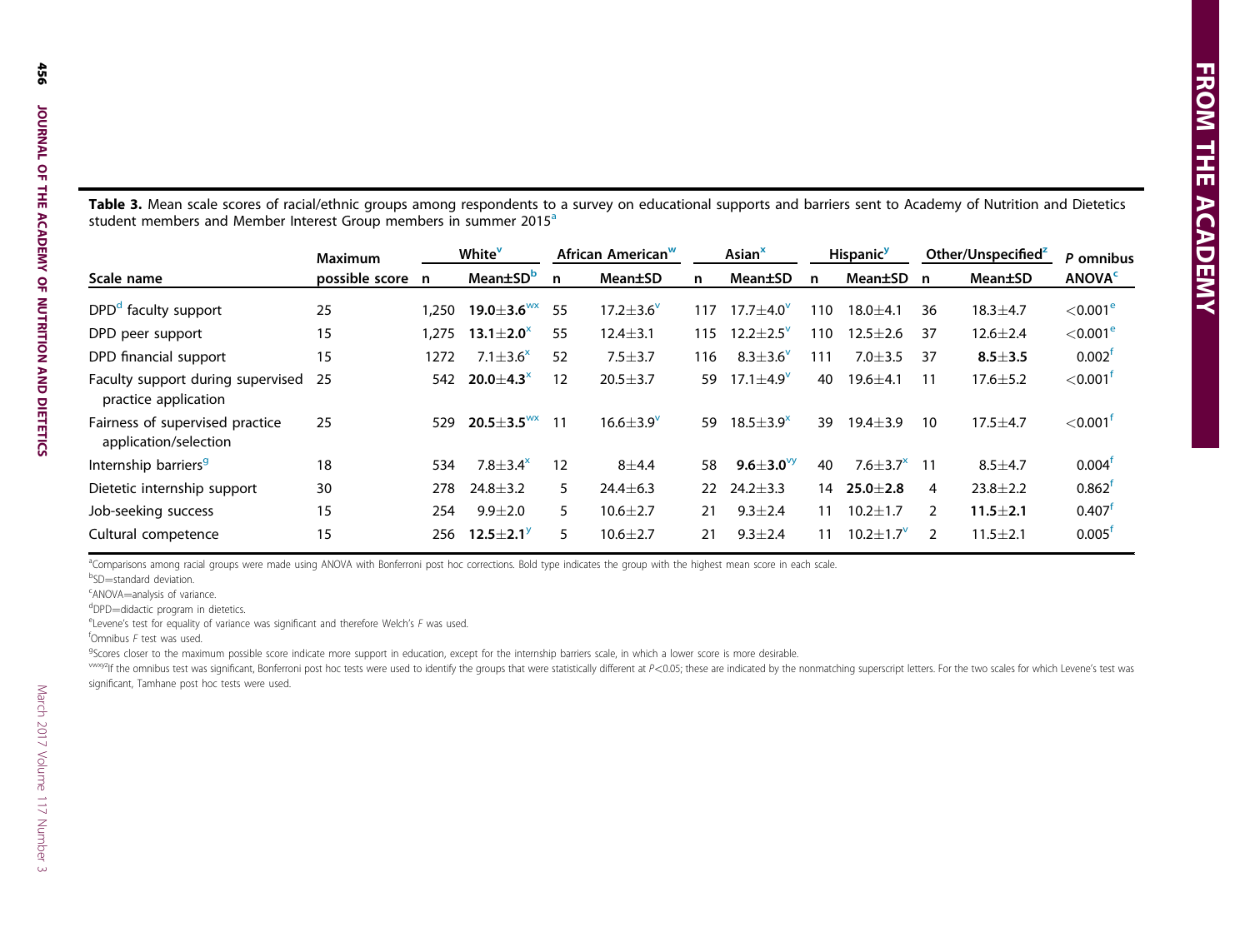<span id="page-8-0"></span>Table 4. Influences on joining the profession reported by respondents to a survey on barriers and supports in dietetics education administered to Academy of Nutrition and Dietetics student members and Member Interest Group members in summer 2015<sup>a</sup>

| summer 2015                                                        |                             |                 |            |            |                          |
|--------------------------------------------------------------------|-----------------------------|-----------------|------------|------------|--------------------------|
| Variable                                                           | <b>Strongly</b><br>disagree | <b>Disagree</b> | Neutral    | Agree      | <b>Strongly</b><br>agree |
|                                                                    |                             |                 | -n (%)-    |            |                          |
| Family member $(n=1,737)$                                          | 342 (19.7)                  | 400 (23.0)      | 313 (17.3) | 453 (26.1) | 229 (13.2)               |
| High school teacher/counselor<br>$(n=1,728)$                       | 695 (40.3)                  | 612 (35.4)      | 255 (14.8) | 110(6.4)   | 56(3.2)                  |
| Professor/RDN <sup>b</sup> /NDTR <sup>c</sup> (n=1,733)            | 368 (21.2)                  | 395 (22.8)      | 226 (13.0) | 487 (28.1) | 257 (14.8)               |
| Professor/RDN/NDTR of the same<br>race/ethnicity as me $(n=1,725)$ | 555 (32.2)                  | 498 (28.9)      | 297 (17.2) | 271 (15.7) | 104(6.0)                 |
| Money/competitive salary $(n=1,720)$ 568 (33.0)                    |                             | 527 (30.6)      | 390 (22.7) | 207 (12.0) | 28(1.6)                  |
| Variety of job options/prestige<br>$(n=1,734)$                     | 188 (10.8)                  | 184 (10.6)      | 268 (15.5) | 776 (44.8) | 318 (18.3)               |

<sup>a</sup>Bold type indicates the most frequent response for each row.

b<br>PNDN=registered dietitian nutritionist.<br>SNDTP=putrition and digtatics technic

<sup>c</sup>NDTR=nutrition and dietetics technician, registered.

science. $4,27$  Consequently, there is a need for additional support in a variety of domains, starting from academic and financing education to providing psychosocial supports. Tutoring, providing encouragement and motivation, building confidence, creating shadowing and hands-on experiences, helping with networking, and building connections via peer mentoring with recent graduates are some strategies that dietetics education programs and the Academy can implement to help address these challenges.

**Table 5.** Use of community college and international universities to complete dietetics course requirements as reported by respondents to a survey on barriers and supports in dietetics education administered to Academy of Nutrition and Dietetics student members and Member Interest Group members in summer 2015

| Variable                                                                           | n(%)       |
|------------------------------------------------------------------------------------|------------|
| Dietetics course requirements at a non-US institution $(n=1,742)$                  |            |
| Held a dietetics credential in another country                                     | 3(0.2)     |
| Completed a dietetics degree in another country                                    | 16(0.9)    |
| Completed some coursework in another country but obtained a US<br>dietetics degree | 27(1.5)    |
| Course requirements at a community college $(n=633)$                               |            |
| Dietetics courses                                                                  | 235 (37.1) |
| General education courses                                                          | 99 (15.6)  |
| Reasons for using community college $(n=334)$                                      |            |
| Started at community college and transferred                                       | 135 (40.4) |
| Summer classes close to home                                                       | 145 (43.4) |
| Save money                                                                         | 238 (71.3) |
| Reputation for being easier                                                        | 33 (9.9)   |
| Improve grades from previous classes                                               | 18(5.4)    |
| Schedule                                                                           | 109 (32.6) |

#### Role of Pipeline and Mentoring **Programs**

Pipeline and mentoring programs in health care professions, including dietetics, can be pivotal in providing support for underrepresented, culturally diverse students. These programs can serve as tools that increase both recruitment and retention in the field of dietetics. Pipeline programs increase awareness and exposure to the dietetics profession during the kindergarten through grade 12 learning experience.<sup>[16](#page-19-0)</sup> Lack of awareness, the academic requirements, and the supervised practice application process were cited as barriers to being successful in the dietetics field.[10](#page-19-0) Responses related to influences on entry into the profession suggest that efforts could be made toward making high school career counselors aware of the profession of dietetics. This also suggests that pipeline programs are an untapped opportunity in dietetics. Increasing awareness will assist students of diverse cultures in considering dietetics as a career option earlier in their academic career preparation rather than making their choice in college.[16](#page-19-0)

The Academy's e-mentoring programs, as well as traditional mentoring programs by RDNs and preceptors, can be a valuable resource for increasing awareness of the different facets of the nutrition and dietetics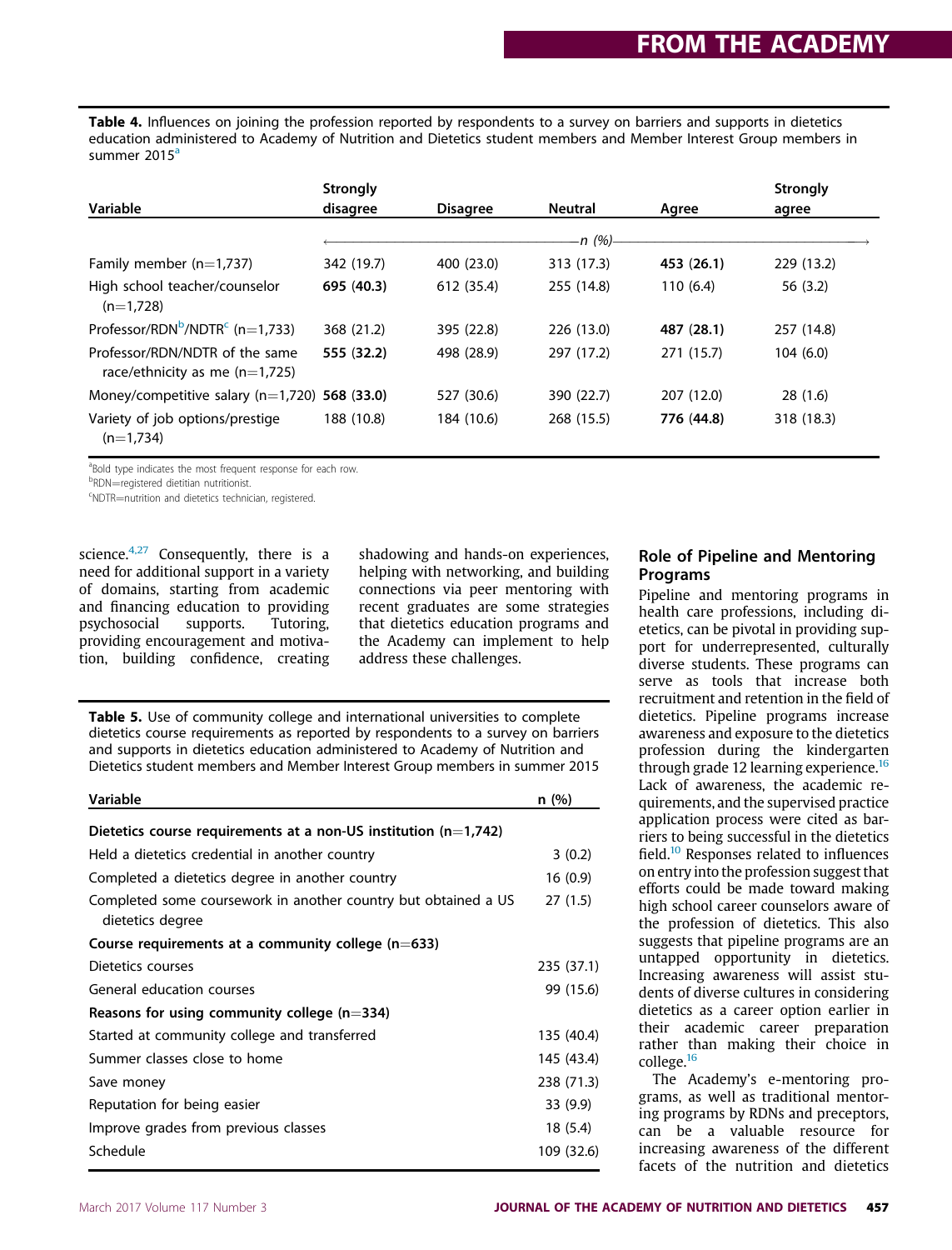<span id="page-9-0"></span>Table 6. Method of studying for the registered dietitian nutritionist exam among respondents to a survey on barriers and supports in dietetics education administered to Academy of Nutrition and Dietetics student members and Member Interest Group members in summer 2015

| Variable                                                                    | n (%)      |
|-----------------------------------------------------------------------------|------------|
| Method $(n=315)$                                                            |            |
| Structured online review course                                             | 76 (24.1)  |
| Structured in-person review course                                          | 81 (25.7)  |
| Structured recorded review course                                           | 87 (27.6)  |
| Study quide for the registration examination for RDN <sup>a</sup>           | 88 (27.9)  |
| Other study guide                                                           | 200 (63.5) |
| Did not use formal materials                                                | 2(0.6)     |
| Did not prepare                                                             | 2(0.6)     |
| Other                                                                       | 53 (16.8)  |
| Time spent actively preparing for RDN exam $(n=313)$                        |            |
| $<$ 4 wk                                                                    | 110(35.1)  |
| $1$ to $2$ mo                                                               | 164 (52.4) |
| 3 to 5 mo                                                                   | 29(9.3)    |
| $>6$ mo                                                                     | 10(3.2)    |
| Time between completing supervised practice and attempting<br>exam $(n=31)$ |            |
| $<$ 4 wk                                                                    | 65 (20.7)  |
| $1$ to $2$ mo                                                               | 194 (61.8) |
| $3$ to 5 mo                                                                 | 49 (15.6)  |
| $>6$ mo                                                                     | 6(1.9)     |

<sup>a</sup>RDN=registered dietitian nutritionist.

profession.[28](#page-19-0) Mentoring programs facilitate professional and personal development for both mentors and mentees, as well as help mentees relate more to individuals who have recently gone through a similar process and may be more tuned in to expectations and challenges. Leveraging professionals of the same race as students as influencers is challenging until the dietetics profession becomes more diverse. However, this may be an important role for MIGs and other groups promoting diversity to play, in providing mentors to students of the same race/ethnicity. RDNs and NDTRs from these groups can not only provide mentorship and inspirational examples, but can also take on leadership roles in important governance-related and decision-making committees in the Academy and at their employers that deal with issues such as admission criteria and financial aid.

Health care professionals, including RDNs, are in agreement that recruitment and retention of underrepresented culturally diverse health professionals is key to addressing health care disparities. In order to improve patient compliance, health outcomes, and patient confidence, RDNs should mirror the populations they serve, which is forecasted to be increasingly heterogeneous and diverse. In other health care professions, ongoing cultural competency training for faculty and staff, student exposure to under-served populations, encouraging interdisciplinary collaborative interactions, and increasing awareness of perceived barriers and challenges by underrepresented culturally diverse students have been suggested as strategies to enhance recruitment and retention of students of diverse backgrounds.[4](#page-18-0)

#### Limitations

Cronbach's  $\alpha$  for the job-seeking success and cultural competency scales was <.7, indicating that these were not as strong as other scales in the survey. This may be due to the low response rate in the practitioner portion of the survey. These scales should be retested in a survey that includes a larger sample of practicing RDNs, as this survey had the highest response from current students. The patterns of educational attainment seen in this survey may not reflect true differences in attainment across races/ethnicities in Academy membership as a whole because our sample overrepresents students and new professionals.

We attempted to oversample the populations of interest by contacting MIG members, but did not succeed; as a result, the sample size for some of the racial/ethnic groups is low and results may not be representative. The Academy does not maintain race and ethnicity data in its membership database; therefore, it is challenging to target survey invitations to certain racial/ethnic groups, although stratified sampling would improve future surveys, were this information to become available. We attempted to use MIGs to target the sampling, but MIG membership is open to Academy members regardless of background and still represents a small proportion of the population. Another limitation of this survey is that it only included students who are Academy members and members may be different from nonmembers. Future surveys should identify a sampling strategy that will allow dietetics students who are not Academy members to respond. Similarly, reaching those individuals who are not matched to internships and choose not to enter the profession of dietetics or those who struggle to pass the RDN exam is challenging. Unique methods for reaching these individuals must be developed to strengthen future work in this area. Although the response rate is relatively low, it is similar to the standard seen among online surveys of health professionals.<sup>[29](#page-19-0)</sup> Three weeks is the standard time for Academy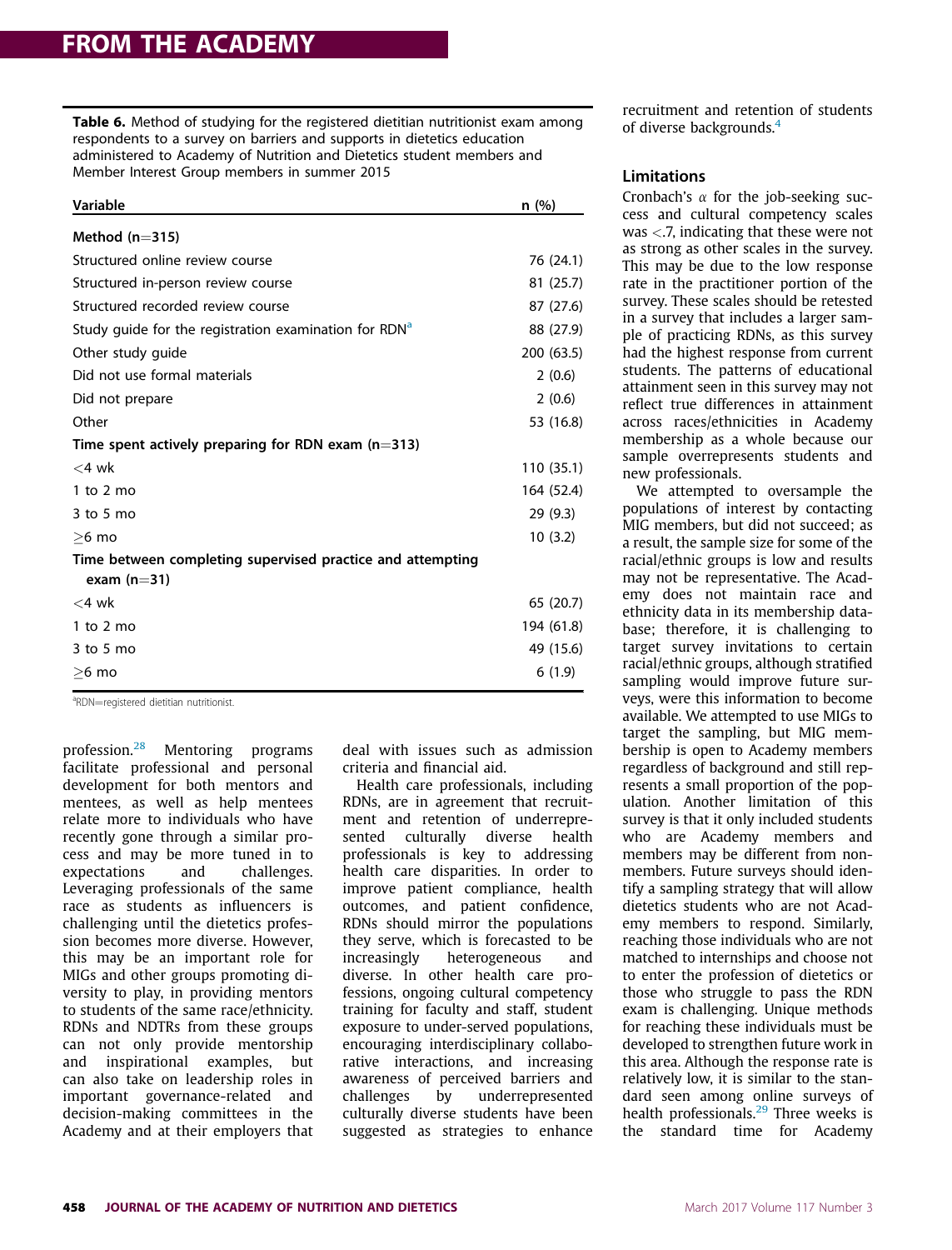<span id="page-10-0"></span>

| Table 7. Themes and exemplar quotes from write-in responses describing actions to that help students in dietetics academic programs and supervised practice programs |
|----------------------------------------------------------------------------------------------------------------------------------------------------------------------|
| to support students                                                                                                                                                  |

| <b>Theme</b>                                                                                                                | Exemplar quotes related to dietetics academic<br>programs                                                                                                                                                                                    | $n$ (%), with a<br>related quote<br>for dietetics<br>academic<br>programs<br>$(n=1,211)$ | Exemplar quotes related to supervised<br>practice program supports                                                                                                                                                      | $n$ (%), with a<br>related quote<br>for supervised<br>practice<br>programs<br>$(n=1,026)$ |
|-----------------------------------------------------------------------------------------------------------------------------|----------------------------------------------------------------------------------------------------------------------------------------------------------------------------------------------------------------------------------------------|------------------------------------------------------------------------------------------|-------------------------------------------------------------------------------------------------------------------------------------------------------------------------------------------------------------------------|-------------------------------------------------------------------------------------------|
| Explain internship<br>application expectations<br>(early in process) (costs,<br>process, matching system,<br>back-up plans) | Start teaching about the internship process as<br>soon as possible<br>Meet with students early on (freshman/<br>sophomore year), so they do not become<br>overwhelmed by the Dl <sup>a</sup> application process<br>later in their education | 303 (25.0)                                                                               | Guide in the choosing of an internship/<br>graduate school program<br>Clarity of expectations for applications and in<br>the field<br>Walk students through the application process                                     | 34(3.3)                                                                                   |
| Emphasize elements to<br>improve DI applications,<br>grades/work experiences                                                | Show us what we need to be competitive in<br>selection for DI<br>Provide ways to improve resume for DI                                                                                                                                       | 71 (5.9)                                                                                 | Give advice on volunteer experiences to boost a<br>student's chances of getting into a DI<br>Reinforce different types of experiences we<br>should become involved in to be a more<br>competitive DI applicant          | 10(1.0)                                                                                   |
| Assistance with DICAS <sup>b</sup>                                                                                          | Provide guidance on applying through DICAS<br>Provide a class for students to attend solely<br>describing the internship process and DICAS<br>navigation                                                                                     | 42 (3.5)                                                                                 | Help student navigate DICAS system so they<br>have the best chance of getting a match<br>Be familiar with how DICAS works                                                                                               | 6(0.6)                                                                                    |
| Increase accessibility and<br>availability of internships/<br>preceptors/DI spots                                           | Provide more internship opportunities in my<br>area<br>Try to create more internship position(s)<br>through the program                                                                                                                      | 8(0.8)                                                                                   | Make programs flexible and affordable<br>Advocate for increases number of students<br>accepted into DIs<br>Be a preceptor!!                                                                                             | 27(2.6)                                                                                   |
| Job preparation/<br>opportunities                                                                                           | Get community support in hiring (NDTRs <sup>c</sup> )<br>Encourage getting jobs related to nutrition                                                                                                                                         | 29(2.4)                                                                                  | prepare students for interviews and finding a<br>job after completion of the program<br>Assistance in finding a full-time job                                                                                           | 56 (5.5)                                                                                  |
| Exam preparation and<br>expectations (early in<br>process)                                                                  | Truly teach interns information to prepare for<br>exam<br>Provide information on program requirements<br>and preparation for RDN <sup>d</sup> exam                                                                                           | 14(1.2)                                                                                  | Begin preparing for RDN exam at the start of<br>the program so students can take the exam<br>and find a job more quickly after completing<br>a DI<br>Prepare students for the RDN exam while still in<br>the internship | 42(4.1)                                                                                   |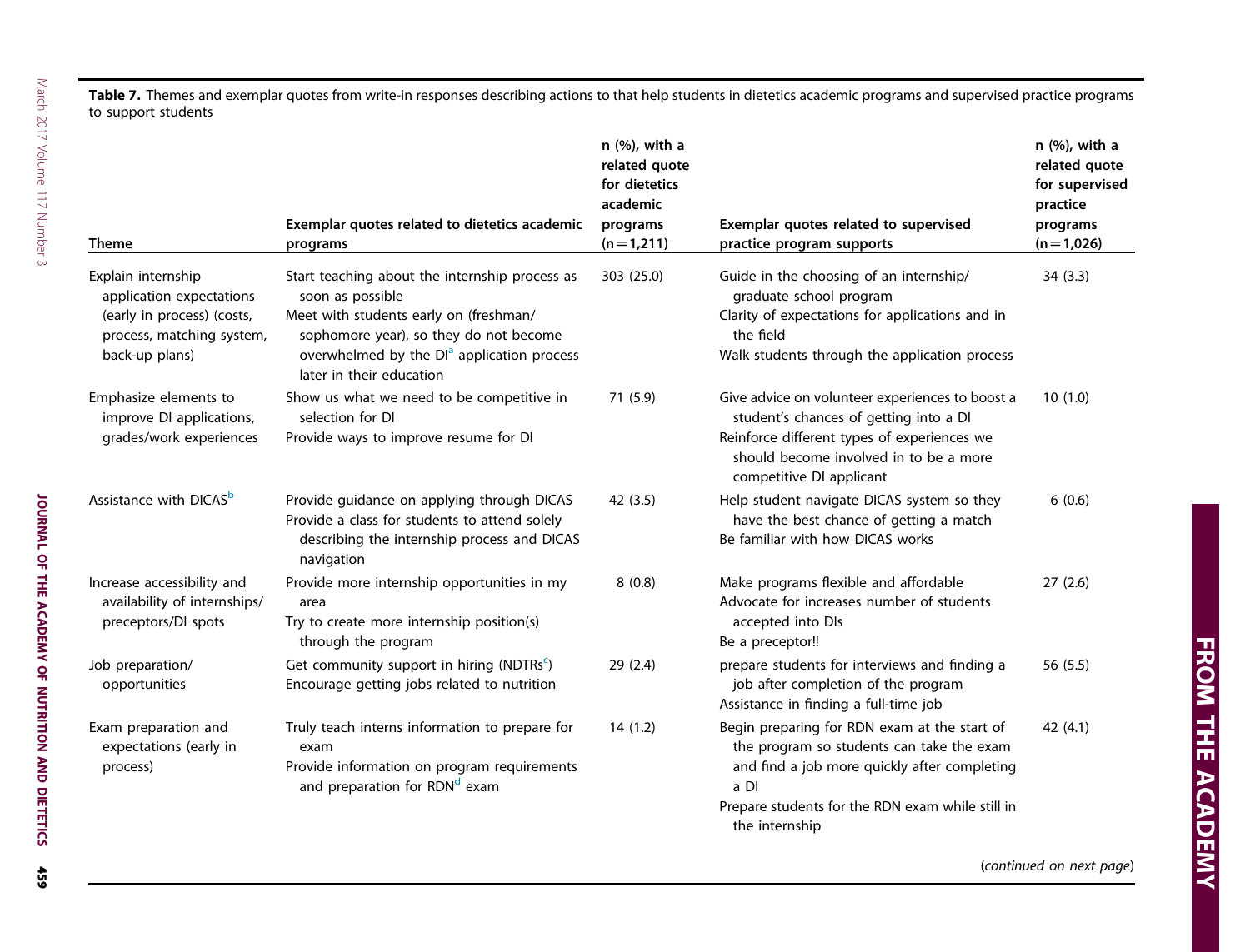**Table 7.** Themes and exemplar quotes from write-in responses describing actions to that help students in dietetics academic programs and supervised practice programs to support students (continued)

| <b>Theme</b>                                                                                                  | Exemplar quotes related to dietetics academic<br>programs                                                                                                            | $n$ (%), with a<br>related quote<br>for dietetics<br>academic<br>programs<br>$(n=1,211)$ | Exemplar quotes related to supervised<br>practice program supports                                                                                                                                  | $n$ (%), with a<br>related quote<br>for supervised<br>practice<br>programs<br>$(n=1,026)$ |
|---------------------------------------------------------------------------------------------------------------|----------------------------------------------------------------------------------------------------------------------------------------------------------------------|------------------------------------------------------------------------------------------|-----------------------------------------------------------------------------------------------------------------------------------------------------------------------------------------------------|-------------------------------------------------------------------------------------------|
| Provide realistic description<br>of nutrition profession (all<br>career options, salary, job<br>descriptions) | Expose students to the wide variety of fields<br>that an RDN can work in after completing the<br>degree<br>Be honest about the profession                            | 90 (7.4)                                                                                 | Encourage students to find their passion within<br>the wide scope of dietetics<br>Welcome them to the profession, don't scare<br>them away!<br>Show interns what career paths are open to<br>them   | 30(2.9)                                                                                   |
| Understand/explain<br>academic program<br>expectation/organization                                            | Have a clear roadmap of necessary classes<br>Make them fully aware of the process and what<br>programs entail                                                        | 49 (4.0)                                                                                 | Understand requirements and expectations<br>Provide structure and organization along with<br>communication                                                                                          | 86 (8.4)                                                                                  |
| Provide individual student<br>support/mentorship/<br>modeling                                                 | Be happy, encouraging, and open to help<br>students<br>Make you confident that you are able to<br>succeed                                                            | 241 (19.9)                                                                               | Be available for support and guidance in<br>addressing challenges that may occur during<br>the internship<br>Be a resource and friend so interns feel<br>comfortable discussing issues and concerns | 235 (22.9)                                                                                |
| Good communication/<br>open/answer questions                                                                  | Being approachable<br>Ask students if they have questions and/or need<br>help                                                                                        | 90 (7.4)                                                                                 | Communicate effectively<br>Be available for the intern to ask questions                                                                                                                             | 127 (12.4)                                                                                |
| Motivating, knowledgeable,<br>skillful educators/good<br>education                                            | Encourage learning and try to make course<br>work as relevant as possible<br>Emphasize the importance of the subject matter<br>and try to tie it into everyday life. | 96 (7.9)                                                                                 | Pairing students with preceptors that are eager<br>to teach<br>Prepare interns to become successful and<br>competent RDNs                                                                           | 74 (7.2)                                                                                  |
| Diversity and cultural<br>awareness/erase racial<br>bias                                                      | Encourage diversity and support<br>Talk more about cultural experiences and<br>encouragement of minorities coming into the<br>profession                             | 7(0.6)                                                                                   | Cultural awareness                                                                                                                                                                                  | 3(0.3)                                                                                    |
| Treat students fairly                                                                                         | Treat all students equally and create an<br>inclusive environment.<br>Don't pick favorite students                                                                   | 8(0.7)                                                                                   | Hold all interns to the same standards<br>Not pick favorite students                                                                                                                                | 8(0.8)                                                                                    |
|                                                                                                               |                                                                                                                                                                      |                                                                                          |                                                                                                                                                                                                     | (continued on next page                                                                   |

page)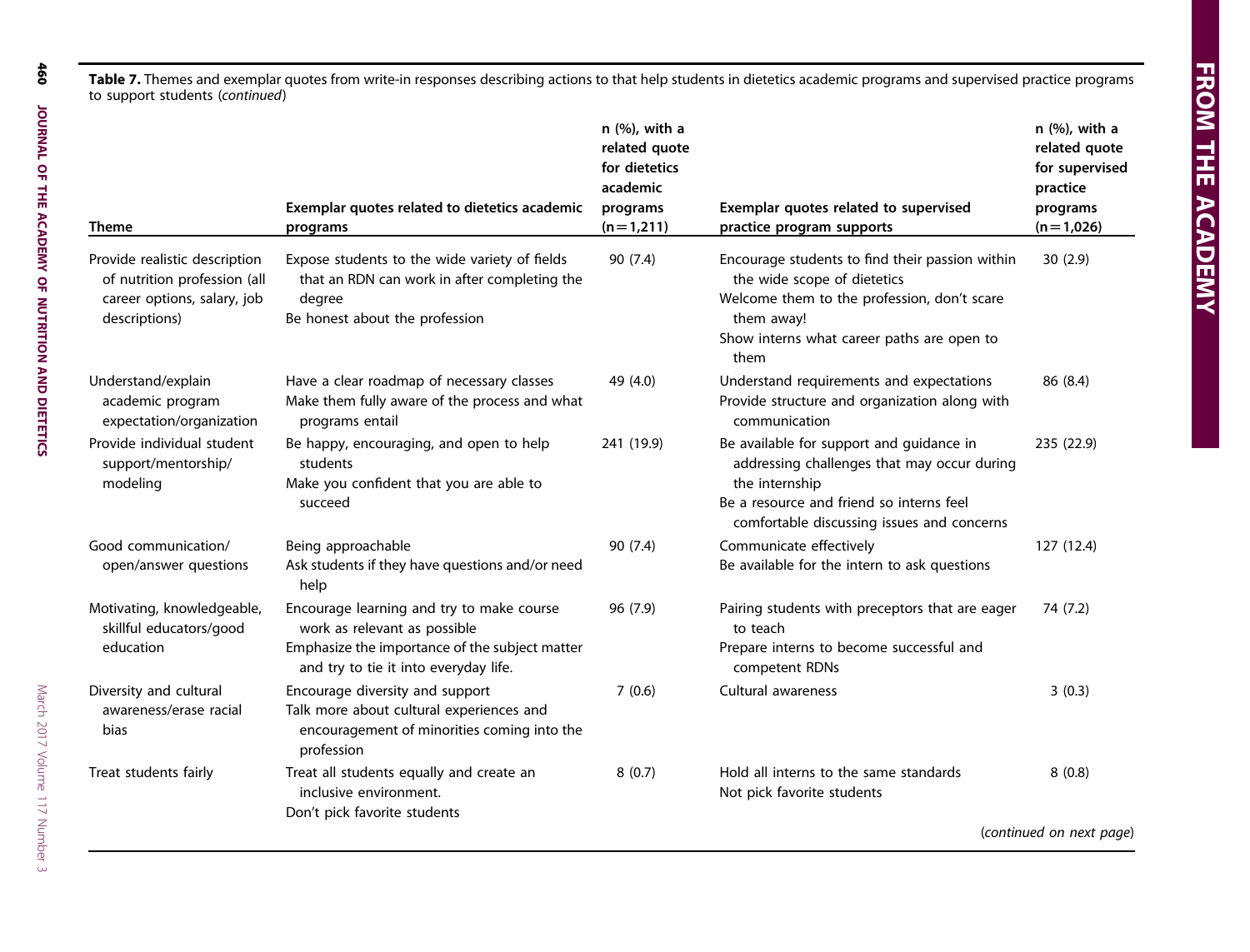**Table 7.** Themes and exemplar quotes from write-in responses describing actions to that help students in dietetics academic programs and supervised practice programs to support students (continued)

| <b>Theme</b>                                                                                 | Exemplar quotes related to dietetics academic<br>programs                                                                                                                          | $n$ (%), with a<br>related quote<br>for dietetics<br>academic<br>programs<br>$(n=1,211)$ | Exemplar quotes related to supervised<br>practice program supports                                                                                                                                                                                                   | $n$ (%), with a<br>related quote<br>for supervised<br>practice<br>programs<br>$(n=1,026)$ |
|----------------------------------------------------------------------------------------------|------------------------------------------------------------------------------------------------------------------------------------------------------------------------------------|------------------------------------------------------------------------------------------|----------------------------------------------------------------------------------------------------------------------------------------------------------------------------------------------------------------------------------------------------------------------|-------------------------------------------------------------------------------------------|
| Provide networking<br>opportunities/encourage<br>conferences and<br>professional memberships | Helping make connections/networking<br>opportunities<br>Networking abilities and connections, how to<br>effectively network and prepare your resume<br>for internship applications | 93 (7.7)                                                                                 | Support/encourage/find opportunities for the<br>intern to networking<br>Make connections to people and resources<br>Coordinate experiences to meet and/or<br>volunteer with RDNs                                                                                     | 95 (9.3)                                                                                  |
| Uphold academic standards/<br>high expectations                                              | Hold students to higher and more professional<br>standards<br>Stop compromising standards                                                                                          | 38(3.1)                                                                                  | Make it challenging<br>Try to make your program the most rewarding<br>it can be for your students in an effort to<br>produce skilled, intentional RDNs                                                                                                               | 32(3.1)                                                                                   |
| Discuss finances, promote<br>scholarships; work/study<br>balance                             | Financial guidance<br>Thorough discussion of the internship program<br>and paying for internship                                                                                   | 26(2.1)                                                                                  | Understand the financial burden students have<br>Help to make the most financially sound<br>placements<br>Scholarships                                                                                                                                               | 13(1.3)                                                                                   |
| Address need of<br>nontraditional students                                                   | It is imperative that a DPD faculty member<br>would help minorities<br>Knowing how to help someone who has to<br>work full time throughout schooling                               | 11(0.9)                                                                                  | Adapting program for students who are on their<br>second, third career path and may not be<br>clinically oriented<br>More support and flexibility for those who may<br>need to work part-time or have family<br>restrictions                                         | 3(0.3)                                                                                    |
| Experiences that fit student<br>interests/variety                                            | Encouraging engagement in professional<br>experiences before the internship<br>Inform on volunteer opportunities in desired<br>area.                                               | 19 (1.6)                                                                                 | Be flexible and help interns get the type of<br>exposure they prefer.<br>Allow for a wide variety of experiences and<br>have each student spent a rotation in an area<br>of their choosing so that when they apply to<br>jobs they will have experience in that area | 94 (9.2)                                                                                  |

(continued on next page)

FROM THE ACADEMY

FROM THE ACADEMY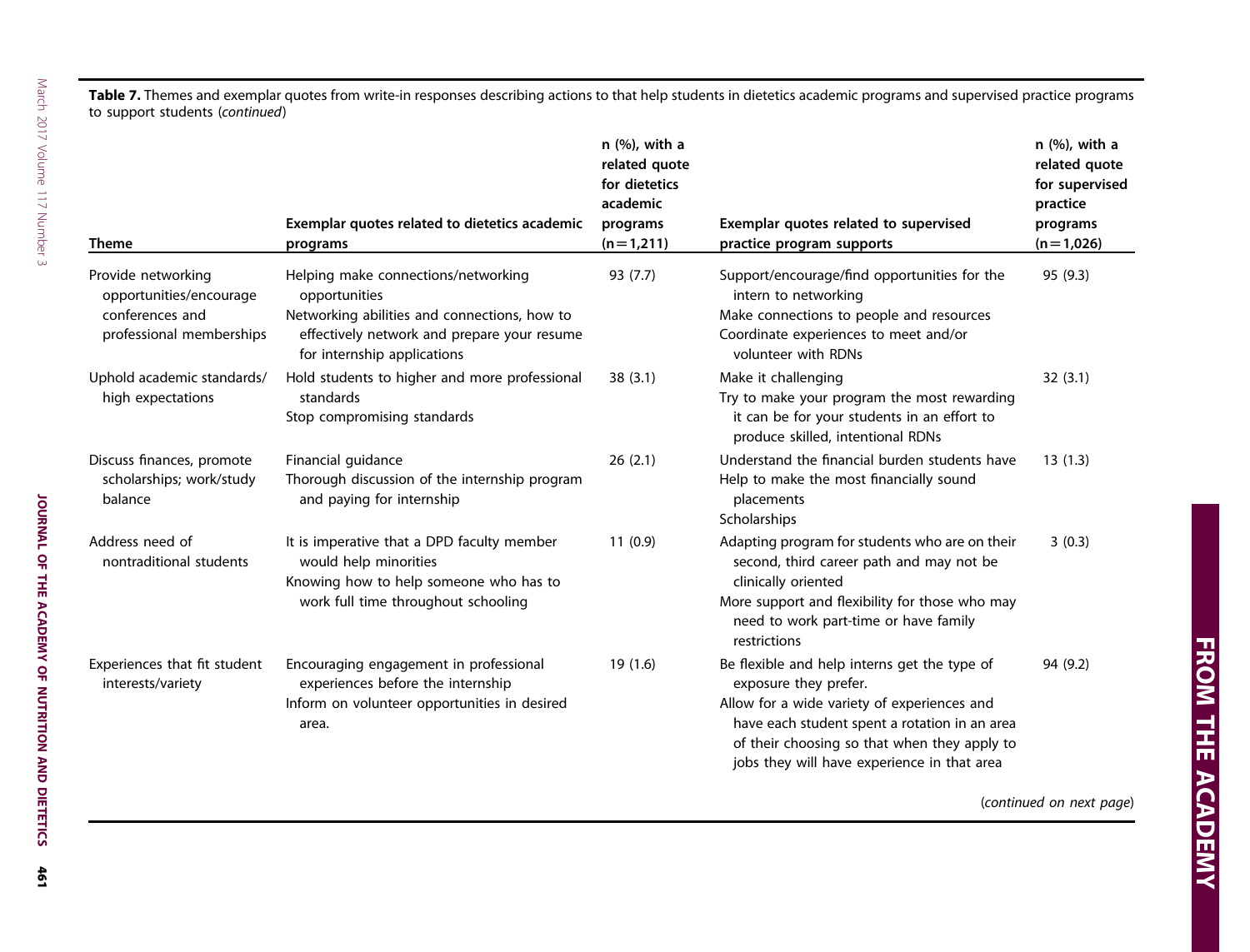FROM THE ACADEMY FROM THE ACADEMY

<span id="page-13-0"></span>**Table 7.** Themes and exemplar quotes from write-in responses describing actions to that help students in dietetics academic programs and supervised practice programs to support students (continued)

| Theme                                                                            | Exemplar quotes related to dietetics academic<br>programs                                                                                                                                           | $n$ (%), with a<br>related quote<br>for dietetics<br>academic<br>programs<br>$(n=1,211)$ | Exemplar quotes related to supervised<br>practice program supports                                                                                                                                      | $n$ (%), with a<br>related quote<br>for supervised<br>practice<br>programs<br>$(n=1,026)$ |
|----------------------------------------------------------------------------------|-----------------------------------------------------------------------------------------------------------------------------------------------------------------------------------------------------|------------------------------------------------------------------------------------------|---------------------------------------------------------------------------------------------------------------------------------------------------------------------------------------------------------|-------------------------------------------------------------------------------------------|
| Provide practical<br>applications of<br>knowledge-hands on<br>learning/shadowing | Opportunities to get hands on experience<br>outside of the classroom<br>More hands on learning                                                                                                      | 147(12.1)                                                                                | Showing you how instead of telling<br>Patience, encouragement, and hands on<br>training                                                                                                                 | 74 (7.2)                                                                                  |
| Provide resources                                                                | Provide resources in order for students to have<br>a better understanding of career options.<br>Know resources available                                                                            | 25(2.1)                                                                                  | List of resources to prepare for exam and<br>rotations<br>Ensure interns have the necessary resources<br>during the internship and while looking for<br>jobs                                            | 16(1.6)                                                                                   |
| Allow independence/<br>flexibility                                               | Be more [flexible] with rotation assignment<br>process when allowing nontraditional<br>students into a [programming]<br>Work together with students as opposed to<br>taking an authoritative stance | 15(1.2)                                                                                  | Independent interaction with patients and<br>clients<br>Provide opportunities for the student to work<br>independently<br>Freedom of making mistakes and letting you be<br>on your own                  | 53 (5.2)                                                                                  |
| Better supervision/<br>structure                                                 | Monitor students' progression<br>To keep students studying and on track with<br>the material                                                                                                        | 5(0.4)                                                                                   | Stricter supervision<br>Walking us through step by step                                                                                                                                                 | 22(2.1)                                                                                   |
| Provide honest<br>feedback/evaluation                                            | Provide good feedback<br>Support, reinforcement, constructive criticism                                                                                                                             | 12(1.0)                                                                                  | Provide good feedback to allow for growth<br>Support the student: give qualities and things<br>to improve                                                                                               | 44 (4.3)                                                                                  |
| Personalized learning<br>needs                                                   | Understanding that every student is unique and<br>learns differently<br>One on one teaching                                                                                                         | 5(0.4)                                                                                   | Show students to use their unique talents to be<br>a part of and contribute to projects<br>Take the time to get to know students in<br>program to understand how to best meet<br>their individual needs | 25(2.4)                                                                                   |

<sup>a</sup>DI=dietetics internship.

<sup>b</sup>DICAS= Dietetic Internship Centralized Application System.

<sup>c</sup>NDTR=nutrition and dietetics technicians, registered.

dRDN <sup>¼</sup>registered dietitian nutritionist.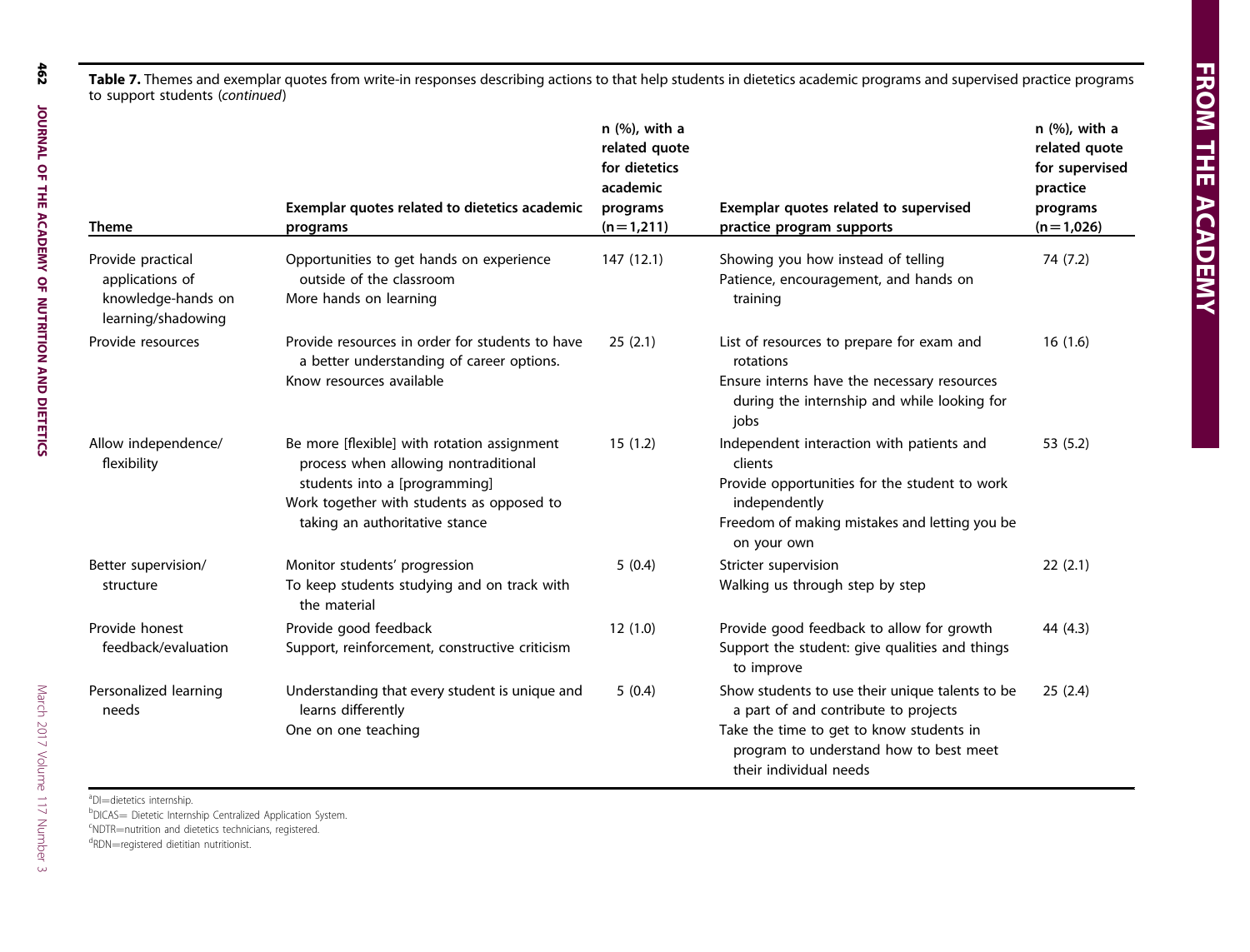| <b>Theme</b>                                            | Exemplar quotes related to dietetics academic<br>programs                                                                                             | $n$ (%), with a<br>related quote for<br>dietetics academic<br>programs<br>$(n=1,211)$ | Exemplar quotes related to supervised<br>practice program supports                                                                                                                      | $n$ (%), with a<br>related quote for<br>supervised<br>practice programs<br>$(n=1,026)$ |
|---------------------------------------------------------|-------------------------------------------------------------------------------------------------------------------------------------------------------|---------------------------------------------------------------------------------------|-----------------------------------------------------------------------------------------------------------------------------------------------------------------------------------------|----------------------------------------------------------------------------------------|
| Discouraging/<br>pressuring<br>students                 | Discouraging students from reaching for<br>opportunities<br>Avoid negative attitudes and lack of confidence<br>in students                            | 111(12.3)                                                                             | Adding additional unnecessary pressures onto<br>students<br>Shaming interns for not being exposed to a<br>particular subject area related to dietetics<br>Shaming                       | 72 (9.7)                                                                               |
| Not advising or<br>assisting/<br>monitoring<br>students | Not being willing to help the student in their<br>studies, network, etc<br>Uninterested in helping students                                           | 100(11.1)                                                                             | Taking on too many interns and eliminating the<br>ability to individualize experience<br>Not correcting the students' mistakes and<br>letting them continue doing something<br>wrong    | 111 (14.9)                                                                             |
| Not respecting<br>students/<br>patient/<br>judgment     | Impatience with questions<br>To be dismissive and judgmental toward<br>students' questions and concerns<br>Don't talk down to us                      | 47 (5.2)                                                                              | Inability to be open to students'/interns' work<br>styles<br>Sarcasm when asked questions<br>Treating interns like children, not just actions<br>but also the way interns are spoken to | 53(7.1)                                                                                |
| Unprofessional/<br>disorganized                         | Drama, gossiping, nonconstructive criticism<br>Unprofessionalism, like talking about students<br>behind their backs                                   | 26(2.9)                                                                               | Being unapproachable and disorganized<br>Being late, impolite<br>Humiliation in front of others if a student<br>doesn't do something correctly                                          | 36(4.8)                                                                                |
| Poor<br>communication                                   | Not being willing to answer any and all<br>questions<br>Avoid providing too much information at once;<br>make it clear and concise and easy to follow | 45 (5.0)                                                                              | Lack of communication<br>Not responding in a timely manner<br>Be uncommunicative or unavailable for support                                                                             | 52 (7.0)                                                                               |
| Not available to<br>students                            | Neglecting students<br>Being too busy to help                                                                                                         | 54 (6.0)                                                                              | Showing disinterest/lack of commitment<br>toward DIs <sup>a</sup><br>Not being involved enough with students'<br>experiences during internship                                          | 67 (9.0)                                                                               |

<span id="page-14-0"></span>**Table 8.** Themes and exemplar quotes from write-in responses of actions to avoid in dietetics academic programs and supervised practice programs to support students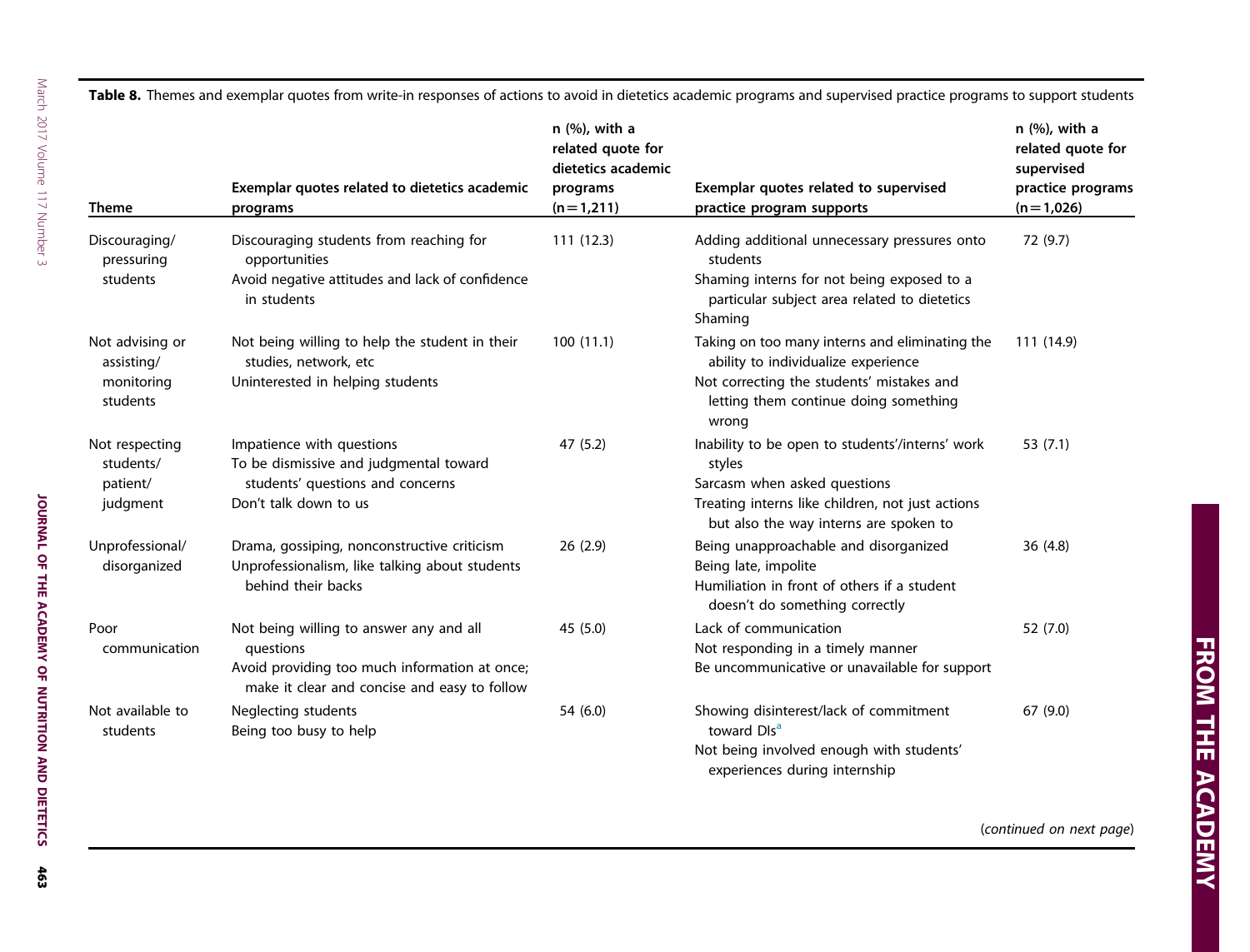Table 8. Themes and exemplar quotes from write-in responses of actions to avoid in dietetics academic programs and supervised practice programs to support students (continued)

| <b>Theme</b>                                                                 | Exemplar quotes related to dietetics academic<br>programs                                                                                                                                                                               | n (%), with a<br>related quote for<br>dietetics academic<br>programs<br>$(n=1,211)$ | Exemplar quotes related to supervised<br>practice program supports                                                                                                                                              | $n$ (%), with a<br>related quote for<br>supervised<br>practice programs<br>$(n=1,026)$ |
|------------------------------------------------------------------------------|-----------------------------------------------------------------------------------------------------------------------------------------------------------------------------------------------------------------------------------------|-------------------------------------------------------------------------------------|-----------------------------------------------------------------------------------------------------------------------------------------------------------------------------------------------------------------|----------------------------------------------------------------------------------------|
| Tarnishing image<br>of RDNs <sup>b</sup> /<br>negativity about<br>profession | Complain about the low pay scales<br>Don't tell us you don't like your job                                                                                                                                                              | 20(2.2)                                                                             | Seeming jaded with the profession<br>Not showing enjoyment of their current job                                                                                                                                 | 11(1.5)                                                                                |
| Bias/racial<br>generalizations                                               | Apply standards equally to students from<br>different backgrounds<br>Constantly showing statistics that prove that<br>only minorities are poor and are struggling<br>nutritionally because it makes students like us<br>feel ostracized | 30(3.3)                                                                             | Apply standards equally to students from<br>different backgrounds<br>Don't have the mindset of "a student like you,"<br>going into our interaction                                                              | 23(3.1)                                                                                |
| Favoritism                                                                   | Pitting students against each other<br>Having favorites/biased grading                                                                                                                                                                  | 26(2.9)                                                                             | Avoid the appearance of favoritism<br>Avoid denying students the same help as others<br>if grades are considered too low for DI<br>application                                                                  | 23(3.1)                                                                                |
| Lack of<br>knowledge/<br>incorrect<br>information                            | Remaining static and not adapting lesson plans<br>to the most current research or trends in<br>practice<br>Reinforcing outdated nutrition information                                                                                   | 21(2.3)                                                                             | Not adapting to new research, or most updated<br>recommendations, ie, using old nutrition<br>practices<br>Allowing outdated information to persist;<br>discouraging innovation                                  | 8(1.1)                                                                                 |
| Micromanaging                                                                | Meddling in minor class activities<br>Too much hand-holding                                                                                                                                                                             | 8(0.9)                                                                              | Being overly controlling/not letting the student<br>work independently<br>Nitpicking errors, micromanaging                                                                                                      | 26(3.5)                                                                                |
| Too easy/low<br>standards                                                    | Awarding verification statements to<br>incompetent students<br>Don't be too lax on assignments and<br>homework; we need the challenge                                                                                                   | 42 (4.7)                                                                            | Not challenging interns enough<br>Not having high enough standards<br>Expecting too little of the intern<br>The directors should keep students under<br>pressure in order to make them the best RDN<br>possible | 27(3.6)                                                                                |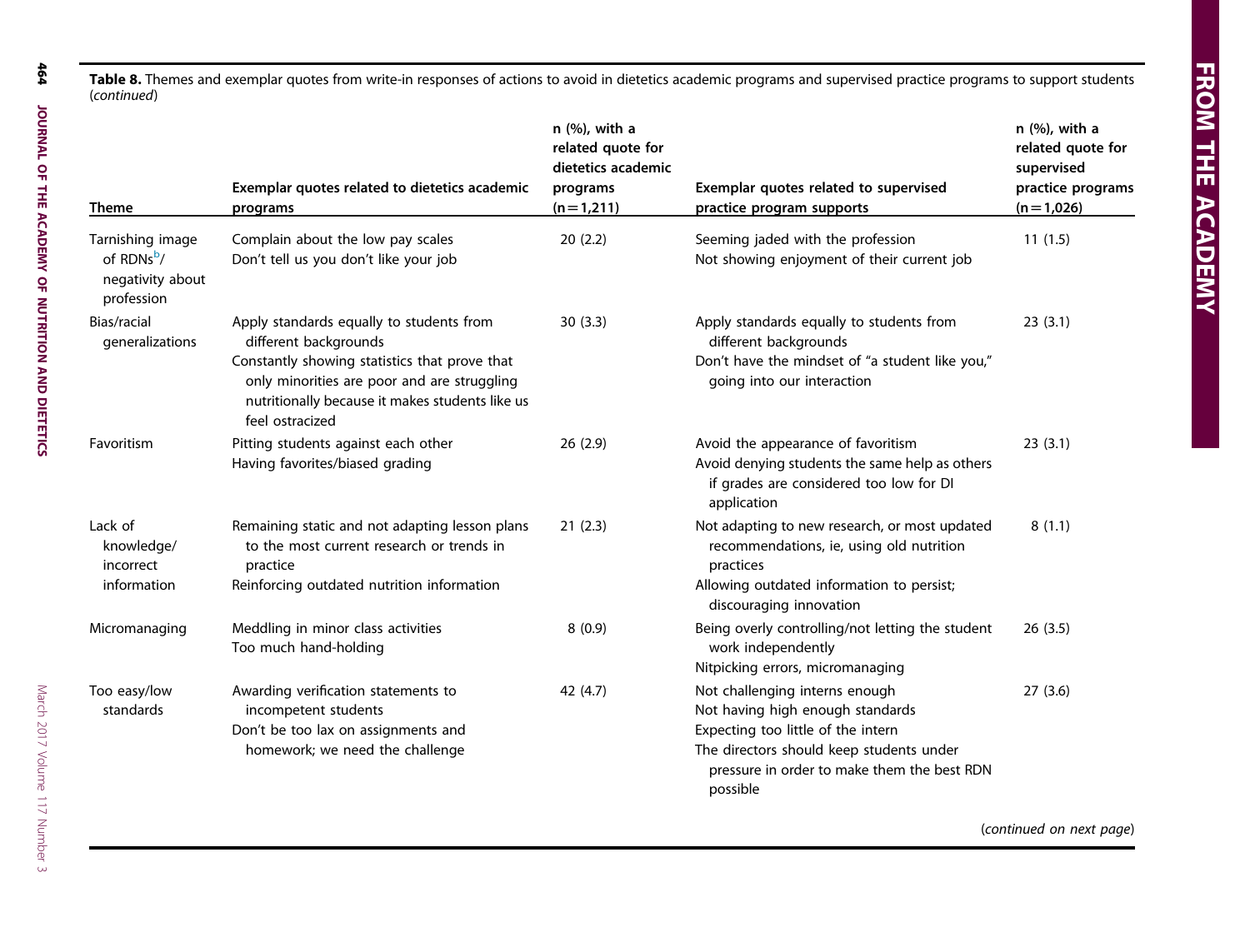| <b>Theme</b>                                                                           | Exemplar quotes related to dietetics academic<br>programs                                                                                                                                                                                          | $n$ (%), with a<br>related quote for<br>dietetics academic<br>programs<br>$(n=1,211)$ | Exemplar quotes related to supervised<br>practice program supports                                                                                                                                                          | $n$ (%), with a<br>related quote for<br>supervised<br>practice programs<br>$(n=1,026)$ |
|----------------------------------------------------------------------------------------|----------------------------------------------------------------------------------------------------------------------------------------------------------------------------------------------------------------------------------------------------|---------------------------------------------------------------------------------------|-----------------------------------------------------------------------------------------------------------------------------------------------------------------------------------------------------------------------------|----------------------------------------------------------------------------------------|
| Too strict/high<br>standards                                                           | Being way too hard on students<br>Setting high bars that 50% of student can't pass                                                                                                                                                                 | 15(1.7)                                                                               | Too high of expectations<br>Being too strict in ways things are done                                                                                                                                                        | 24(3.2)                                                                                |
| High program<br>costs/financial<br>concerns                                            | Assuming all students can afford the program<br>Not knowing routes for students to pay for<br>internships                                                                                                                                          | 7(0.8)                                                                                | Not addressing financial and emotional stress<br>encountered while in the program<br>Stop putting such a stigma on working during<br>internship                                                                             | 7(0.9)                                                                                 |
| Unclear<br>expectations of<br>program                                                  | Always give specific information about<br>assignments and grading expectations<br>Being unclear about the timeline necessary for<br>dietetics students during undergraduate<br>study                                                               | 38 (4.2)                                                                              | Avoid leaving students not knowing what is to<br>be expected in terms of paperwork, ethic, and<br>other issues<br>Not making expectations clear                                                                             | 31(4.2)                                                                                |
| Focus on only a<br>few practice<br>areas/<br>discouraging<br>certain practice<br>areas | Avoid giving emphasis only on one or two out<br>of three sections (community, food service,<br>clinical nutrition) so students can have well-<br>rounded experience<br>Avoid portraying clinical dietetics as the only<br>acceptable career option | 34 (3.8)                                                                              | Limiting areas of nutrition to explore<br>Pushing us a certain direction to go within the<br>dietetics field<br>Not give diversity into the program with<br>different sites                                                 | 22(3.0)                                                                                |
| Limiting hands-on<br>experience                                                        | Not providing students opportunities to gain<br>experience in the field<br>Only lectures, no hands on opportunities to<br>practice                                                                                                                 | 21(2.3)                                                                               | Not giving students enough opportunity to<br>participate and be active during their<br>supervised practice<br>Just having the interns shadow; they need to be<br>involved, so principles and concepts/<br>experiences stick | 19(2.6)                                                                                |
| Busy work without<br>practical<br>application                                          | Assignments that have no real-world<br>application<br>Give students busy work rather than hands-on<br>experience                                                                                                                                   | 26(2.9)                                                                               | Requiring too much extra book work<br>Tasks with little relevance to typical jobs in<br>dietetics                                                                                                                           | 31(4.2)                                                                                |

Table 8. Themes and exemplar quotes from write-in responses of actions to avoid in dietetics academic programs and supervised practice programs to support students (continued)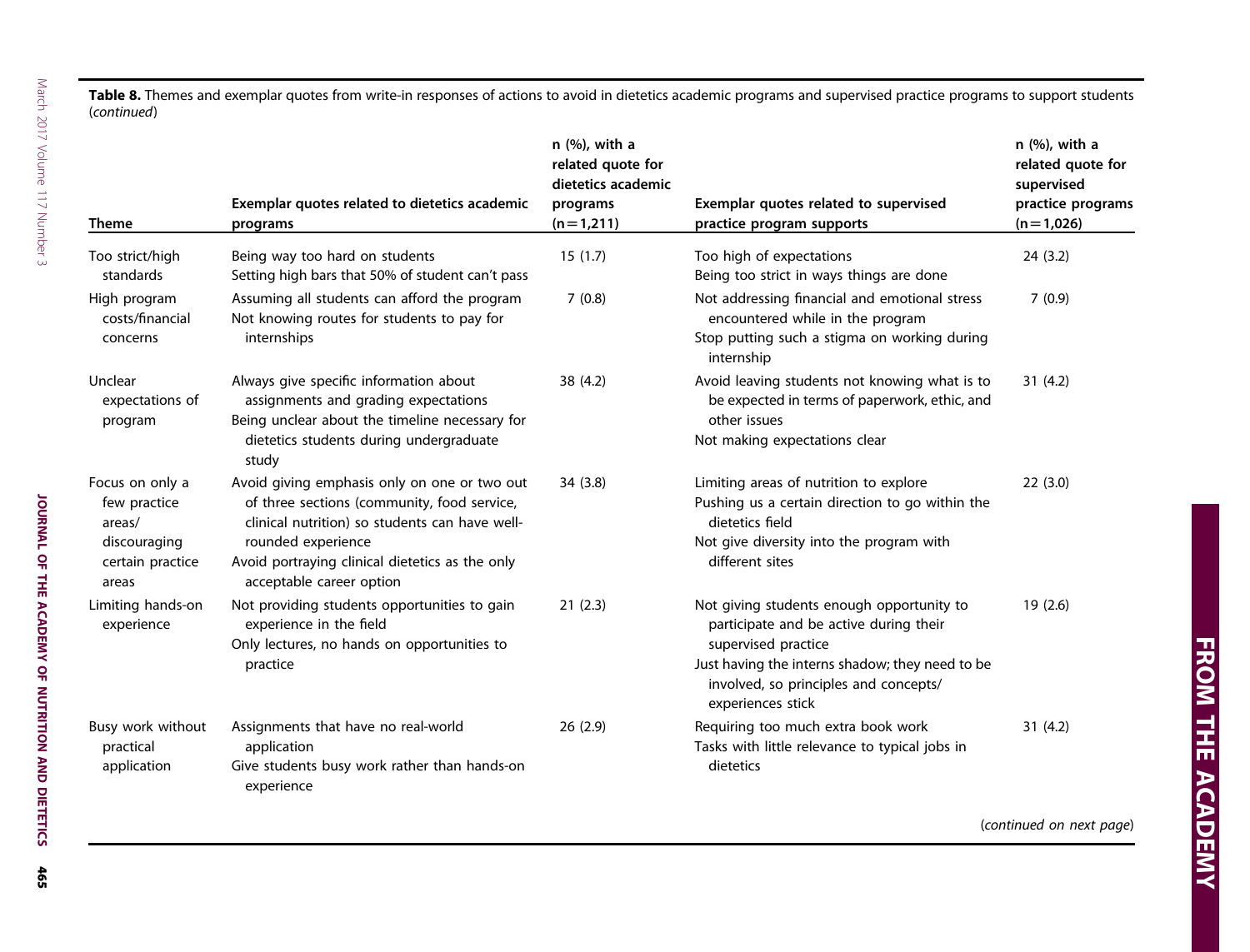Table 8. Themes and exemplar quotes from write-in responses of actions to avoid in dietetics academic programs and supervised practice programs to support students (continued)

| <b>Theme</b>                                                                           | Exemplar quotes related to dietetics academic<br>programs                                                                                                                                          | $n$ (%), with a<br>related quote for<br>dietetics academic<br>programs<br>$(n=1,211)$ | Exemplar quotes related to supervised<br>practice program supports                                                                                                                                                                         | $n$ (%), with a<br>related quote for<br>supervised<br>practice programs<br>$(n=1,026)$ |
|----------------------------------------------------------------------------------------|----------------------------------------------------------------------------------------------------------------------------------------------------------------------------------------------------|---------------------------------------------------------------------------------------|--------------------------------------------------------------------------------------------------------------------------------------------------------------------------------------------------------------------------------------------|----------------------------------------------------------------------------------------|
| Not supporting<br>nontraditional/<br>international<br>students                         | To assume I know everything because I am an<br>older returning student<br>Lack of knowledge/awareness of guidance for<br>international students                                                    | 10(1.1)                                                                               | Not to be aware of the required steps for<br>international students to take in order to<br>become RDNs<br>Avoid discounting personal and real-world<br>experience from nontraditional students<br>when determining coursework requirements | 5(0.7)                                                                                 |
| Discouraging<br>application to<br>DI <sup>b</sup>                                      | Discouraging students from applying to certain<br>DI programs<br>Encouraging students to not apply                                                                                                 | 28(3.1)                                                                               | Being negative about DI chances<br>Avoid discouraging students to apply to certain<br>internship programs                                                                                                                                  | 9(1.2)                                                                                 |
| Not explaining<br>internship<br>application<br>process/<br>inappropriate<br>advice     | Lack of info about funding DI<br>Lack of guidance, assumption that students<br>know how to apply                                                                                                   | 60(6.7)                                                                               | Not giving adequate/correct advice on applying<br>to internships<br>Assume we understand DICAS <sup>c</sup>                                                                                                                                | 17(2.3)                                                                                |
| Unclear/unrealistic<br>expectations of<br><b>DI</b>                                    | Lack of emphasis on preparedness for the<br>internship experience and reality that it's not<br>easy to obtain an internship<br>Giving students false hope about salary,<br>internship expectations | 23(2.6)                                                                               | The expectation that students must do<br>whatever the supervised practice site says for<br>fear of leaving a bad impression<br>Just throwing students in the field without<br>giving any information                                       | 20(2.7)                                                                                |
| Insufficient/poor<br>internship sites-<br>limited<br>accessibility and<br>availability | Nonbeneficial rotation sites.<br>Sending students into unsafe locations to<br>complete a DI rotation                                                                                               | 3(0.3)                                                                                | Not taking into consideration the intern's needs:<br>safety, transportation, personal interests/<br>goals/objectives<br>Providing internship experiences that will not<br>adequately prepare the student for a<br>profession in dietetics  | 17(2.3)<br>(continued on next page)                                                    |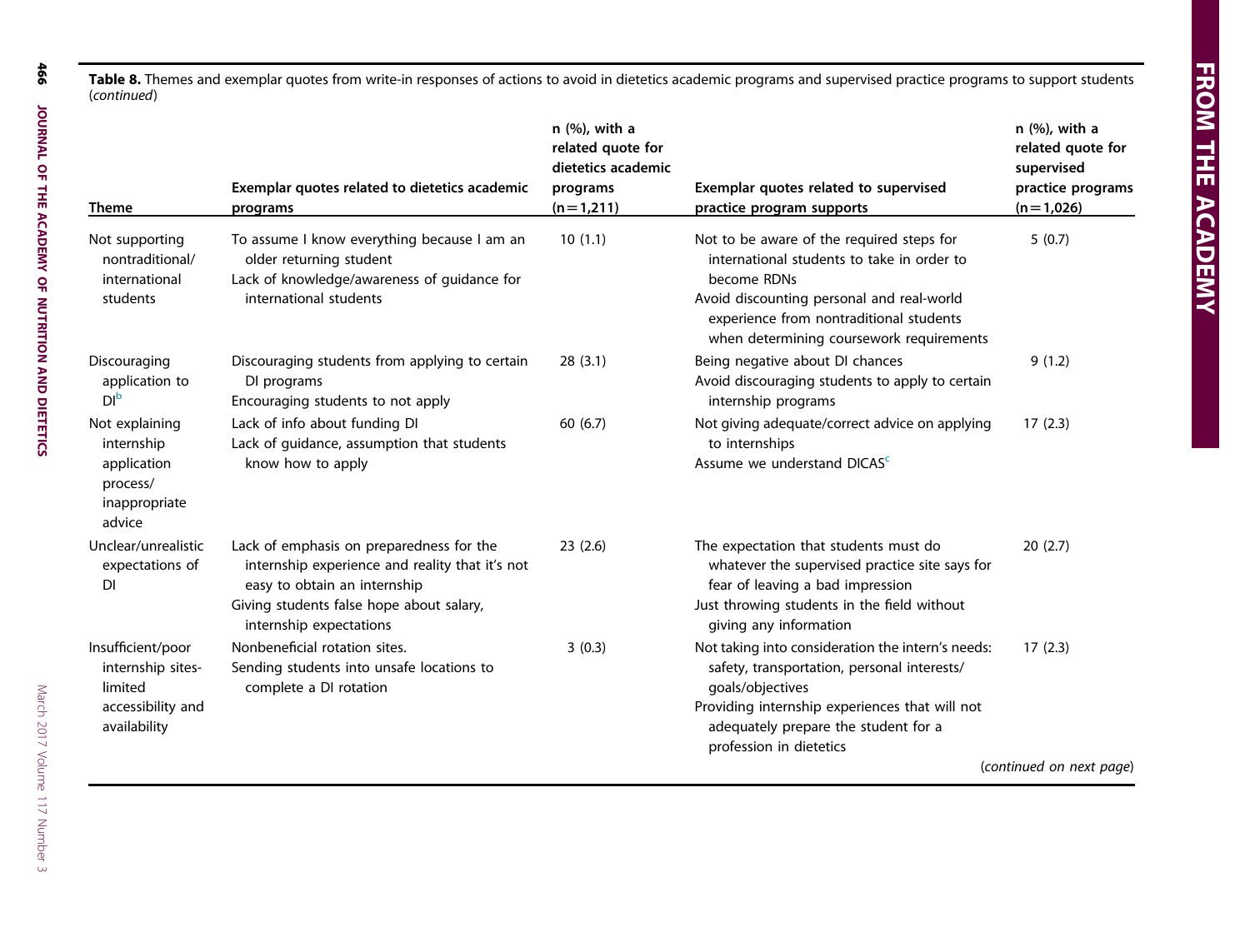| cannot provide quality instruction<br>Generic, standardized testing<br>programs<br>Poor preceptors/<br>instructors/<br>instruction<br>Theme                                                                             | Exemplar quotes related to dietetics academic                                                                    |                         |                                                                                                                                               | related quote for<br>supervised    |
|-------------------------------------------------------------------------------------------------------------------------------------------------------------------------------------------------------------------------|------------------------------------------------------------------------------------------------------------------|-------------------------|-----------------------------------------------------------------------------------------------------------------------------------------------|------------------------------------|
|                                                                                                                                                                                                                         |                                                                                                                  | $(n=1,211)$<br>programs | Exemplar quotes related to supervised<br>practice program supports                                                                            | practice programs<br>$(n = 1,026)$ |
|                                                                                                                                                                                                                         | Professors should not be so overworked they                                                                      | 73 (8.1)                | Not critiquing students on how to be better<br>Pair students with preceptors that have<br>completely different personalities<br>practitioners | 38 (5.1)                           |
| Students should know of their options<br>entering the field of dietetics<br>Offer next steps what else<br>do not become an RDN<br>other careers in<br>Only encouraging<br>RDN credential<br>not explaining<br>nutrition | can you do with the<br>degree that you worked hard to earn if you<br>Only preparing students to take one path to | 27 (3.0)                | you won't be able to do much in the field of<br>Scare tactics (ie, "Without the RDN credential,<br>dietetics")                                | (0.1)                              |
| Not exposing you to what<br>To present dietetics as an<br>be like<br>Unclear/unrealistic<br>expectations of<br>profession                                                                                               | the "real world" will<br>easy profession                                                                         | 30 (3.3)                | Assuming students will easily find a job out of<br>Be unrealistic about the job market or salaries<br>the DI                                  | 8(1.1)                             |

PRDN=registered dietitian nutritionist. ?RDN=registered dietitian nutritionist.<br><sup>-</sup>DICAS= Dietetic Internship Centralize DICAS= Dietetic Internship Centralized Application System. Dietetic Internship Centralized Application System. surveys; we have not found that leav-

FROM THE ACADEMY

ing surveys open longer results in any appreciable increase in sample size. Nonresponse bias is lowered by sending the invitation from a group with which the respondent is affiliated, and providing an incentive for participation. Both strategies were used in this survey to reduce nonresponse bias.<sup>[29](#page-19-0)</sup>

## NEXT STEPS

This survey was an important first step in identifying perceptions of barriers and supports in dietetics education among a broad sample of current students and recent graduates. Future work should build upon the scales developed here and work to increase the sample size of students of diverse backgrounds, as well as students who began dietetics education but did not become RDNs or NDTRs. The themes identified here, such as perceived unfairness among students of diverse backgrounds, need for early education on the dietetics internship process, and student desire for mentoring are important building blocks upon which Academy stakeholders and dietetics educators can develop programs to improve the recruitment and retention of dietetics students and, ultimately, increase the diversity of the dietetics profession.

## References

- 1. US Census Bureau. US Census Bureau projections show a slower growing, older, more diverse nation a half century from now. [https://www.census.gov/newsroom/](https://www.census.gov/newsroom/releases/archives/population/cb12-243.html) [releases/archives/population/cb12-243.html](https://www.census.gov/newsroom/releases/archives/population/cb12-243.html). Updated 2012. Accessed February 19, 2016.
- 2. Ortman JM. A look at the US population in 2060. [https://www.census.gov/newsroom/](https://www.census.gov/newsroom/cspan/pop_proj/20121214_cspan_popproj.pdf) [cspan/pop\\_proj/20121214\\_cspan\\_popproj.](https://www.census.gov/newsroom/cspan/pop_proj/20121214_cspan_popproj.pdf) [pdf.](https://www.census.gov/newsroom/cspan/pop_proj/20121214_cspan_popproj.pdf) Updated 2012. Accessed February 19, 2016.
- 3. Betancourt JR, Green AR, Carillo JE. Cultural competence in health care: Emerging frameworks and practical approaches. Commonwealth Fund Report number 576. 2002. [http://www.common](http://www.commonwealthfund.org/usr_doc/betancourt_culturalcompetence_576.pdf) [wealthfund.org/usr\\_doc/betancourt\\_cultural](http://www.commonwealthfund.org/usr_doc/betancourt_culturalcompetence_576.pdf) [competence\\_576.pdf](http://www.commonwealthfund.org/usr_doc/betancourt_culturalcompetence_576.pdf). Accessed June 3, 2016.
- 4. [Mitchell DA, Lassiter SL. Addressing](http://refhub.elsevier.com/S2212-2672(16)30419-1/sref4) [health care disparities and increasing](http://refhub.elsevier.com/S2212-2672(16)30419-1/sref4) [workforce diversity: The next step for the](http://refhub.elsevier.com/S2212-2672(16)30419-1/sref4) [dental, medical, and public health pro-](http://refhub.elsevier.com/S2212-2672(16)30419-1/sref4)fessions. [Am J Public Health](http://refhub.elsevier.com/S2212-2672(16)30419-1/sref4). 2006;96(12): [2093-2097.](http://refhub.elsevier.com/S2212-2672(16)30419-1/sref4)
- 5. [American Dietetic Association.](http://refhub.elsevier.com/S2212-2672(16)30419-1/sref5) Building [Our Future: Toolkit for Mentoring Diverse](http://refhub.elsevier.com/S2212-2672(16)30419-1/sref5) [Students for Dietetics Careers](http://refhub.elsevier.com/S2212-2672(16)30419-1/sref5). Chicago, IL: [American Dietetic Association; 2001](http://refhub.elsevier.com/S2212-2672(16)30419-1/sref5).

Table 8. Themes and exemplar quotes from write-in responses of actions to avoid in dietetics academic programs and supervised practice programs to support students

<span id="page-18-0"></span>Table 8. Themes and exemplar quotes from write-in responses of actions to avoid in dietetics academic programs and supervised practice programs to support students